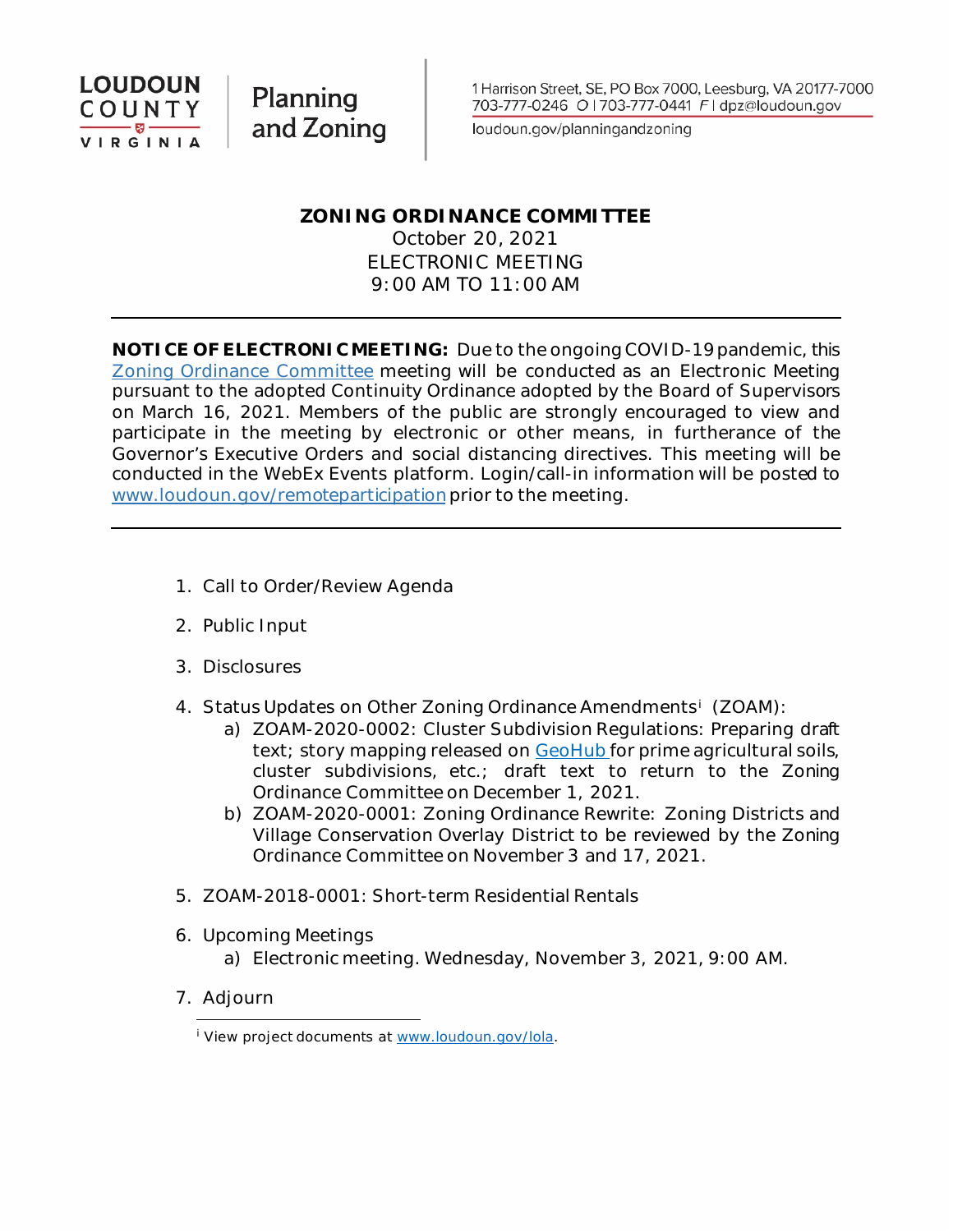

Planning and Zoning 1 Harrison Street, SE, PO Box 7000, Leesburg, VA 20177-7000 703-777-0246 O | 703-777-0441 F | dpz@loudoun.gov

loudoun.gov/planningandzoning

# MEMORANDUM

To: Zoning Ordinance Committee From: Ethan Strickler, Planner, Zoning Administration Ryan Reed, Deputy Zoning Administrator Date: 10/13/2021 Re: October 20, 2021 ZOC Meeting **Progress Update on ZOAM-2018-0001, Short-Term Rentals**

The Zoning Ordinance Committee (ZOC) is receiving a progress update on the Zoning Ordinance Amendment (ZOAM) to establish regulations and standards for a shortterm rental accessory use and a short-term rental principal use. This project is proceeding in parallel to the Zoning Ordinance Rewrite (ZOR) effort and anticipated to reach completion during the first half of the calendar year 2022. This progress update provides ZOC with an overview of proposed changes to Articles 2, 3, 4, 5 and 8 of the Zoning Ordinance, Section 5-100 of the Zoning Ordinance (Accessory Uses and Structures), and Section 5-600 of the Zoning Ordinance (Additional Regulations for Specific Uses) pursuant to work plan guidance from the Board of Supervisors (Board) and the status thereof.

This is consistent with the ZOC bylaws that state, "created for the purpose of supporting the Commission, the BOS and Loudoun County staff by reviewing and recommending changes to the current Loudoun County Zoning Ordinance ("Zoning Ordinance")."

Recommendations may include, but are not limited to:

- a. Correcting errors and inconsistencies;
- b. Clarifying regulations;
- c. Simplif ying the Zoning Ordinance to make it more user friendly;
- d. Keeping the Zoning Ordinance current to reflect changes in the state code, the market, economic, fiscal and land use conditions and the emergence of new uses;
- e. Addressing a specific issue;
- f. Identifying when proposed Zoning Ordinance amendments are inconsistent with the Comprehensive Plan and may require a Comprehensive Plan amendment (Board of Supervisors, October 6, 2020).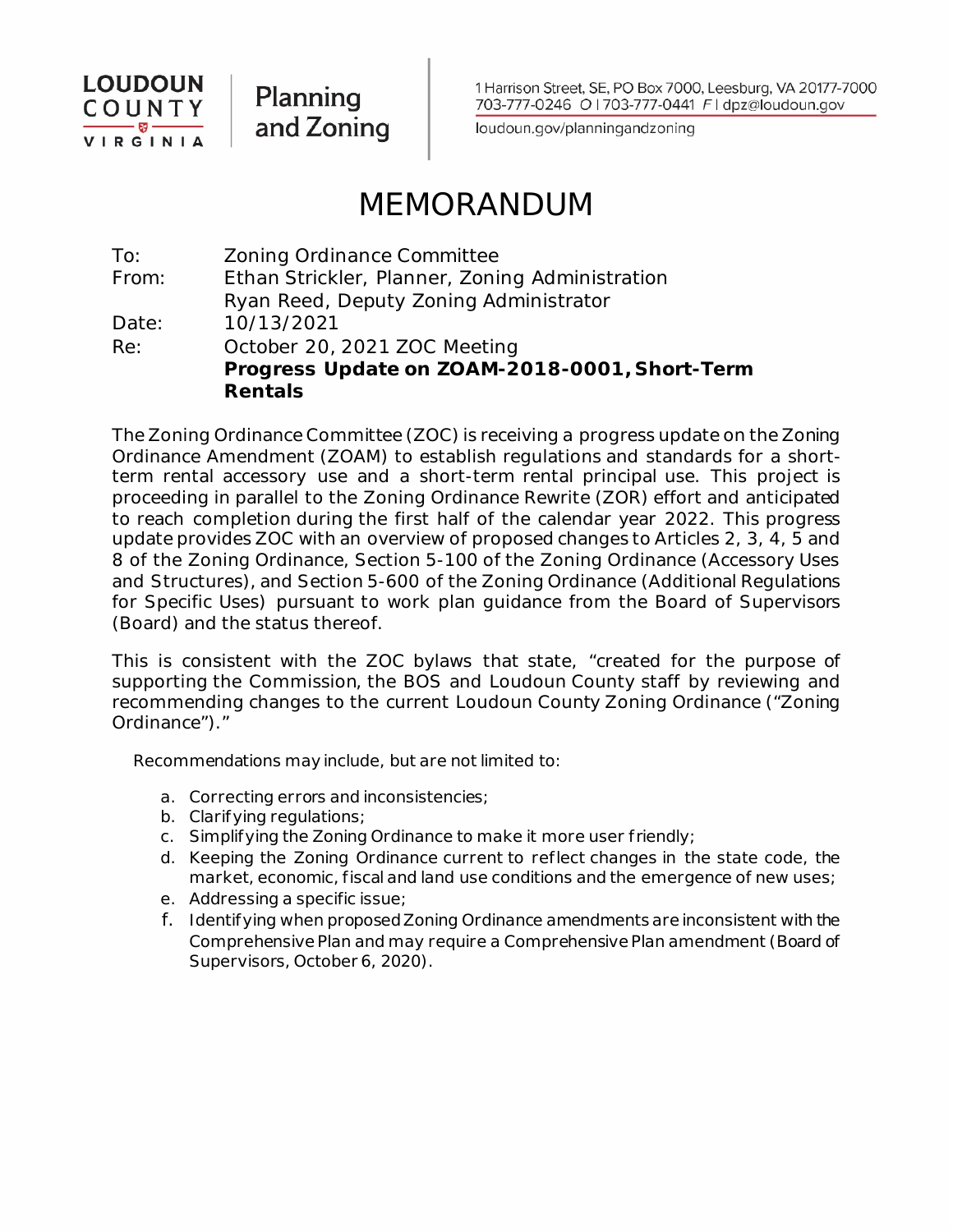### **Project Description**

Pursuant to the direction included in the February 22, 2018, Board Business Meeting Action Item and the work plan attached to the October 19, 2017, Board Business Meeting Action Item, staff commenced the review of land-use and zoning issues related to Short-Term Rentals. The Short-Term Rental ZOAM was included in the 2018 ZOAM Work Plan adopted (9-0) by the Board at the February 6, 2018, Board Business Meeting. The short-term rental ZOAM was also included in the 2019 ZOAM Work Plan adopted (9-0) by the Board at the December 4, 2018, Board Business Meeting.

At its July 18, 2019, Business Meeting, the Board adopted (9-0) the Resolution of Intent to Amend (ROIA) the Zoning Ordinance to establish Short-Term Rentals as a new accessory use to residential uses<sup>[1](#page-2-0)</sup>.

At its October 17, 2019, Business Meeting, the Board adopted (9-0) the revised Resolution of Intent to Amend (ROIA) the Zoning Ordinance to expand the scope of the ZOAM to include Commercial Whole-House Rentals<sup>[2](#page-2-1)</sup> as a principal use in zoning districts that allow for residential uses.

## **Background**

Currently, the Revised 1993 Loudoun County Zoning Ordinance does not list Short-Term Rental uses as permitted in any zoning district. Therefore, the uses are not permitted uses in Loudoun County. If Short-Term Rentals are not added as permitted uses to the Zoning Ordinance, property owners wishing to operate these uses must comply with either the Bed and Breakfast Homestay, Bed and Breakfast Inn, Country Inn, Rural Retreat, and/or Rural Resort Establishment regulations. Such uses are only permitted in certain zoning districts, most of which are in western Loudoun County. As such, Short-Term Rentals would be precluded from operating in the suburban areas of the County in the absence of a ZOAM expressly providing for these uses in the Zoning Ordinance.

The draft Zoning Ordinance text amends Article 5 and Article 8 to define Short-Term Rental – Residential Accessory ("STR-RA") uses, to establish STR-RAs as an accessory use to principal residential uses, and to provide additional performance standards to maintain the integrity of residential neighborhoods throughout the County as well as to distinguish STR-RAs from other similar facilities and commercial lodging uses, including, but not limited to, Bed and Breakfast Homestays, in the County. The

<span id="page-2-0"></span><sup>1</sup> See July 18, 2019 Board of Supervisors Business Meeting Action Item 6, Attachment 2.

<span id="page-2-1"></span><sup>&</sup>lt;sup>2</sup> See Copy Teste and the Revised Resolution of Intent to Amend from the October 17, 2019 Business Meeting, dated October 17, 2019.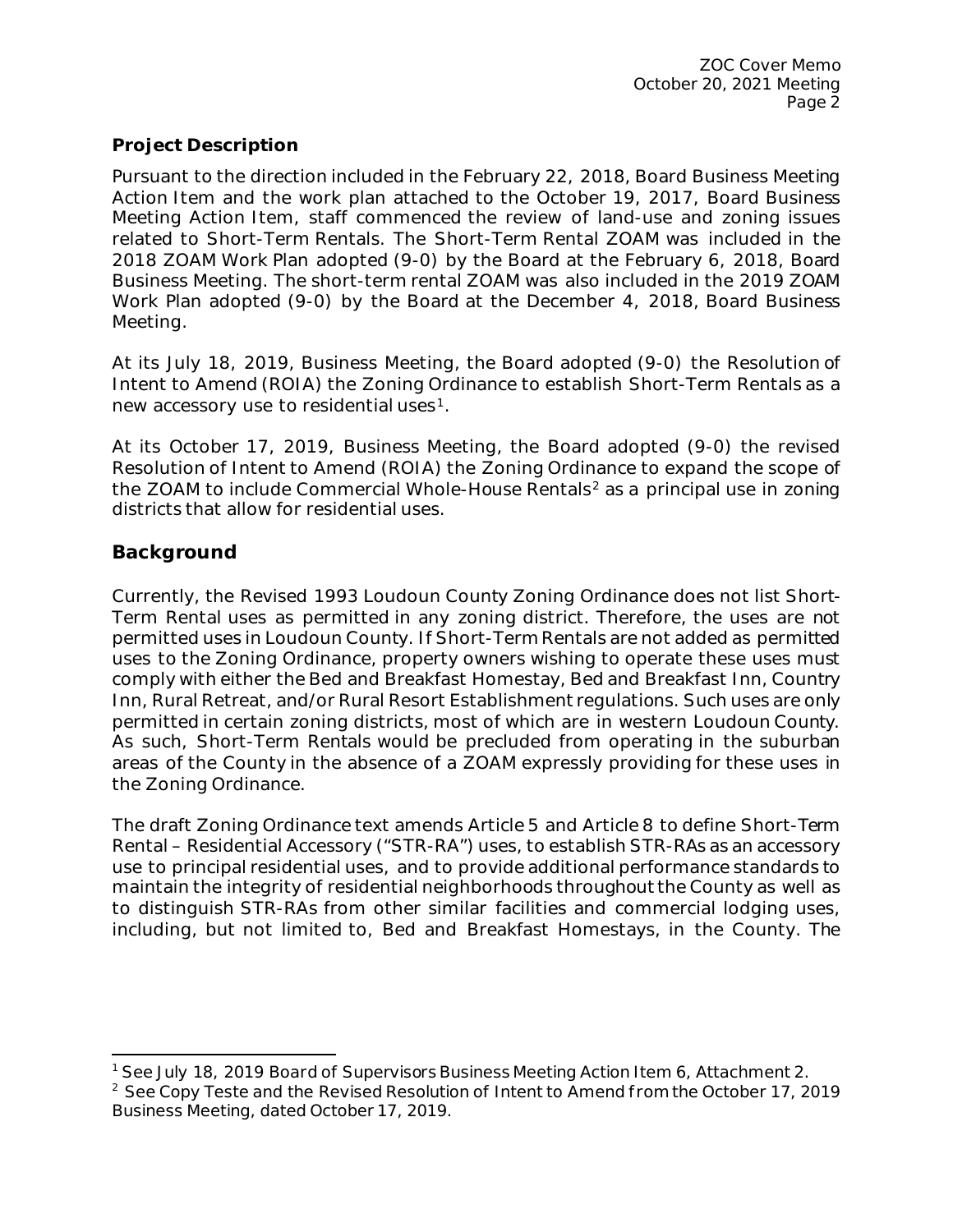proposed draft text is included with this Cover Memo for review and discussion prior to, and during, the October 20, 2021, ZOC meeting.

Initial rounds of Public Outreach regarding the proposed regulation of Short-Term Rentals identified Commercial Whole-House Rentals as a type of Short-Term Rental of residential property that is commonly being offered in both rural and suburban areas of the County. Therefore, the Board revised the original ROIA to include Short-Term Rental – Commercial Whole-House ("STR-CWH") uses as a part of the ZOAM. The primary differences between STR-RAs and STR-CWHs are the type of use (accessory vs. principal), limitations on the number of calendar days per year the use is permitted to operate, and individual (separate) additional use regulations.

As a result of the revised ROIA, the draft Zoning Ordinance text also amends Articles 2, 3, 4, 5, and 8 to define Short-Term Rental – Commercial Whole-House uses, to establish STR-CWHs as a principal use permitted by right, by minor special exception, or by special exception in zoning districts that allow for residential uses (see Attachment 4), and to provide additional performance standards to distinguish STR-CWHs from other similar facilities and commercial lodging uses, including, but not limited to, Bed and Breakfast Inns, in the County. The proposed draft text is included with this Cover Memo for review and discussion prior to, and during, the October 20, 2021, ZOC meeting.

## **Next Steps after October 20th ZOC Meeting**

An abbreviated version of the ZOC Work Plan is shown below. The next meeting will be November 3, 2021and will be the first ZOC review of the Zoning Districts. Based on ZOC input, Zoning Districts will be revisited at the November 17, 2021 meeting if necessary. Please be advised that the workplan schedule is tentative and subject to change.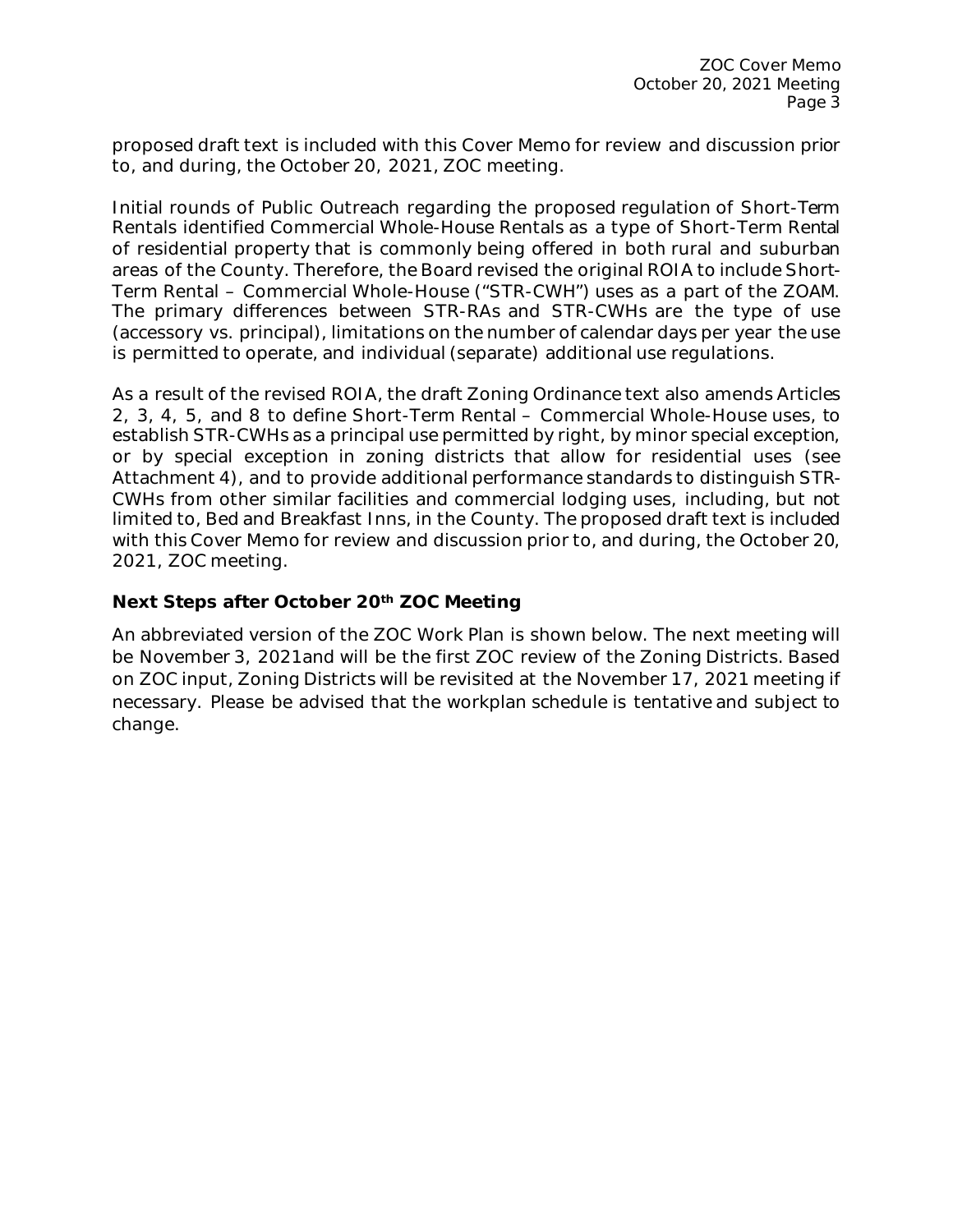ZOC Cover Memo October 20, 2021 Meeting Page 4

| Topic                                                                                                | <b>Meeting Date</b> | <b>Packet Distribution</b> |
|------------------------------------------------------------------------------------------------------|---------------------|----------------------------|
| Standalone ZOAM: Short Term Residential Rentals                                                      | $20$ -Oct           | $13-Oct$                   |
| Zoning Districts (and VCOD)                                                                          | 3-Nov               | $27-Oct$                   |
| Zoning Districts (and VCOD)                                                                          | 17-Nov              | $10 - N$ ov                |
| Standalone ZOAM: Cluster Subdivision Regulations                                                     | $1-Dec$             | 24-Nov                     |
| <b>Signs</b>                                                                                         | $15$ -Dec           | 8-Dec                      |
| Development Standards                                                                                | 5-Jan               | 29-Dec                     |
| Development Standards, Nonconformities                                                               | $19 - Jan$          | $12$ -Jan                  |
| <b>Attainable Housing</b>                                                                            | 2-Feb               | 26-Jan                     |
| <b>Procedures</b>                                                                                    | $16$ -Feb           | 9-Feb                      |
| NOTE: EnCode changes to be released to public on beginning April 2022                                |                     |                            |
| NOTE2: Draft chapters to be reviewed as part of April 2022 referral package: Ch. 1 Introduction, Ch. |                     |                            |
| 10 Officials, Boards and Commissions, Ch. 11 Rules of Interpretation                                 |                     |                            |
| <b>NOTE3: ZOC Work Plan subject to change</b>                                                        |                     |                            |

# **Tentative Zoning Ordinance Committee Work Plan**

### **Attachments**

- 1. ZOAM-2018-0001 Revised Draft Text for Short-Term Rental Residential Accessory uses, dated October 13, 2021.
- 2. ZOAM-2018-0001 Revised Draft Text for Short-Term Rental Commercial Whole-House uses, dated October 13, 2021.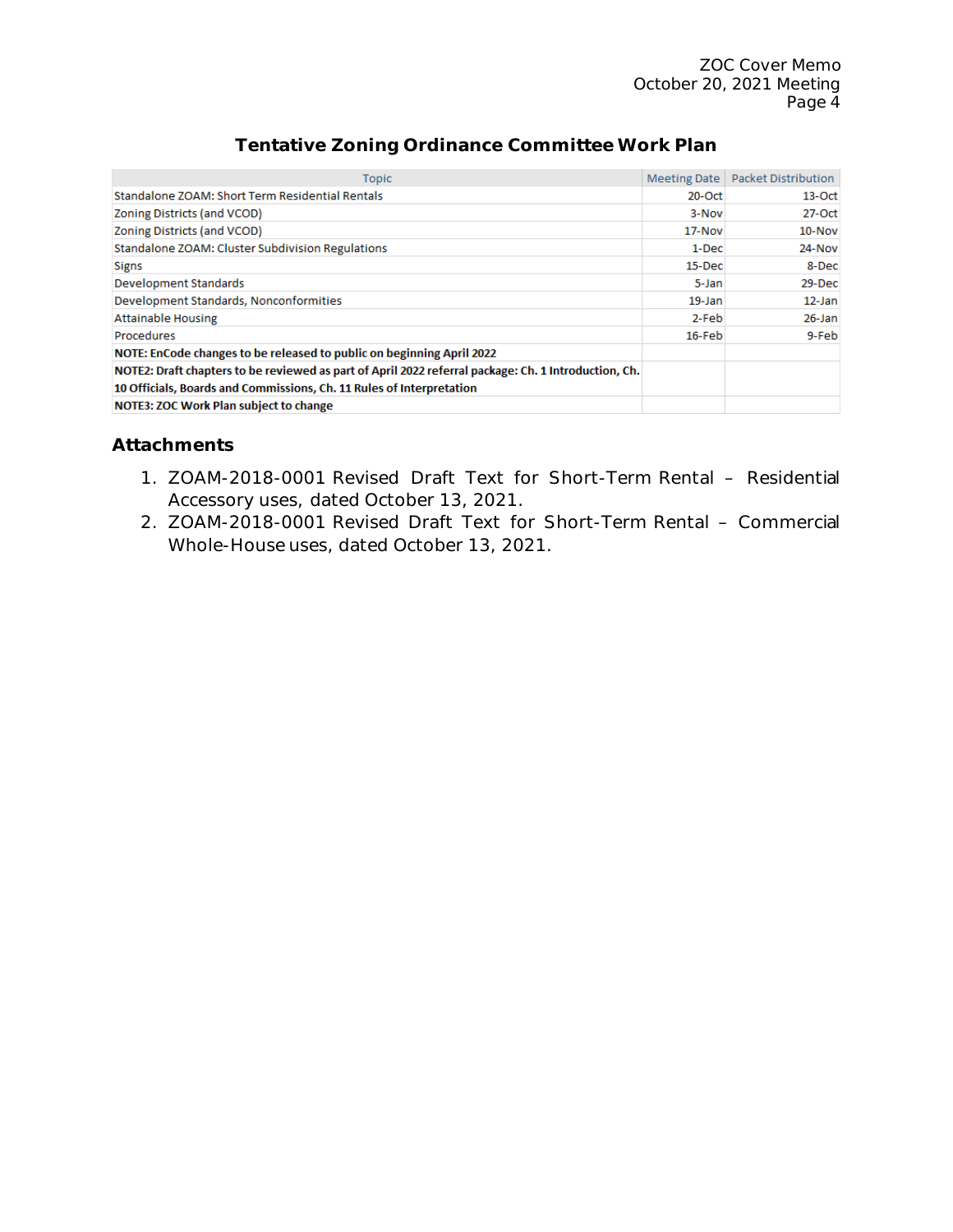| $\mathbf{1}$   |                                                            |     | <b>ARTICLE 5</b>                                                               |  |  |
|----------------|------------------------------------------------------------|-----|--------------------------------------------------------------------------------|--|--|
| $\overline{2}$ |                                                            |     | ADDITIONAL REGULATIONS AND STANDARDS                                           |  |  |
| 3              | $5-101$<br><b>Permitted Accessory Uses and Structures.</b> |     |                                                                                |  |  |
| 4              | (A) Residential.                                           |     |                                                                                |  |  |
| 5              |                                                            |     |                                                                                |  |  |
| 6              |                                                            |     | (21) Short-Term Rental – Residential Accessory, pursuant to Section 5-669.     |  |  |
| 7              | $5 - 669$                                                  |     | <b>Short-Term Rental – Residential Accessory.</b>                              |  |  |
| 8              | (A)                                                        |     | <b>Modifications Not Permitted.</b> Notwithstanding Section 5-600 of this      |  |  |
| 9              |                                                            |     | Ordinance, this Section $5-669(A)$ and Sections $5-669(B)$ , $5-669(C)$ , $5-$ |  |  |
| 10             |                                                            |     | $669(D)$ , 5-669 $(E)$ , and 5-669 $(H)$ below shall not be modified by Minor  |  |  |
| 11             |                                                            |     | Special Exception.                                                             |  |  |
| 12             |                                                            |     |                                                                                |  |  |
| 13             | (B)                                                        |     | <b>Registration.</b> A Short-Term Rental – Residential Accessory use shall be  |  |  |
| 14             |                                                            |     | permitted only on a property that the Operator has registered in accordance    |  |  |
| 15             |                                                            |     | with Chapter 1470 of the Codified Ordinances of Loudoun County, unless         |  |  |
| 16             |                                                            |     | exempted from the registration requirement by Chapter 1470.03.                 |  |  |
| 17             |                                                            |     |                                                                                |  |  |
| 18             |                                                            | (1) | An "Operator" must meet the definition of "Operator" under                     |  |  |
| 19             |                                                            |     | Chapter 1470 of the Codified Ordinance of Loudoun County.                      |  |  |
| 20             |                                                            |     |                                                                                |  |  |
| 21             |                                                            | (2) | The annual registration must be on display in a visible location upon          |  |  |
| 22             |                                                            |     | entry into the Short-Term Rental – Residential Accessory use and               |  |  |
| 23             |                                                            |     | included with all advertising materials.                                       |  |  |
| 24             |                                                            |     |                                                                                |  |  |
| 25             | (C)                                                        |     | <b>Intensity and Character.</b>                                                |  |  |
| 26             |                                                            |     |                                                                                |  |  |
| 27             |                                                            | (1) | <b>Residency Requirement.</b> The Operator must be a permanent                 |  |  |
| 28             |                                                            |     | resident of the parcel that contains the Short-Term Rental –                   |  |  |
| 29             |                                                            |     | Residential Accessory use. For the purposes of this section, a                 |  |  |
| 30             |                                                            |     | permanent resident is a person who occupies a dwelling for a                   |  |  |
| 31             |                                                            |     | minimum of 185 days out of the calendar year as their primary                  |  |  |
| 32<br>33       |                                                            |     | residence.                                                                     |  |  |
| 34             |                                                            | (2) | <b>Management Requirements.</b> The Operator, or a Manager                     |  |  |
| 35             |                                                            |     | designated by the Operator, must be available at all times during all          |  |  |
| 36             |                                                            |     | rental periods to address issues that arise. During all rental periods,        |  |  |
| 37             |                                                            |     | the Operator or Manager must:                                                  |  |  |
| 38             |                                                            |     |                                                                                |  |  |
| 39             |                                                            |     | Be available by phone or electronic means within 30 minutes<br>(i)             |  |  |
| 40             |                                                            |     | and must be available to be onsite within 60 minutes.                          |  |  |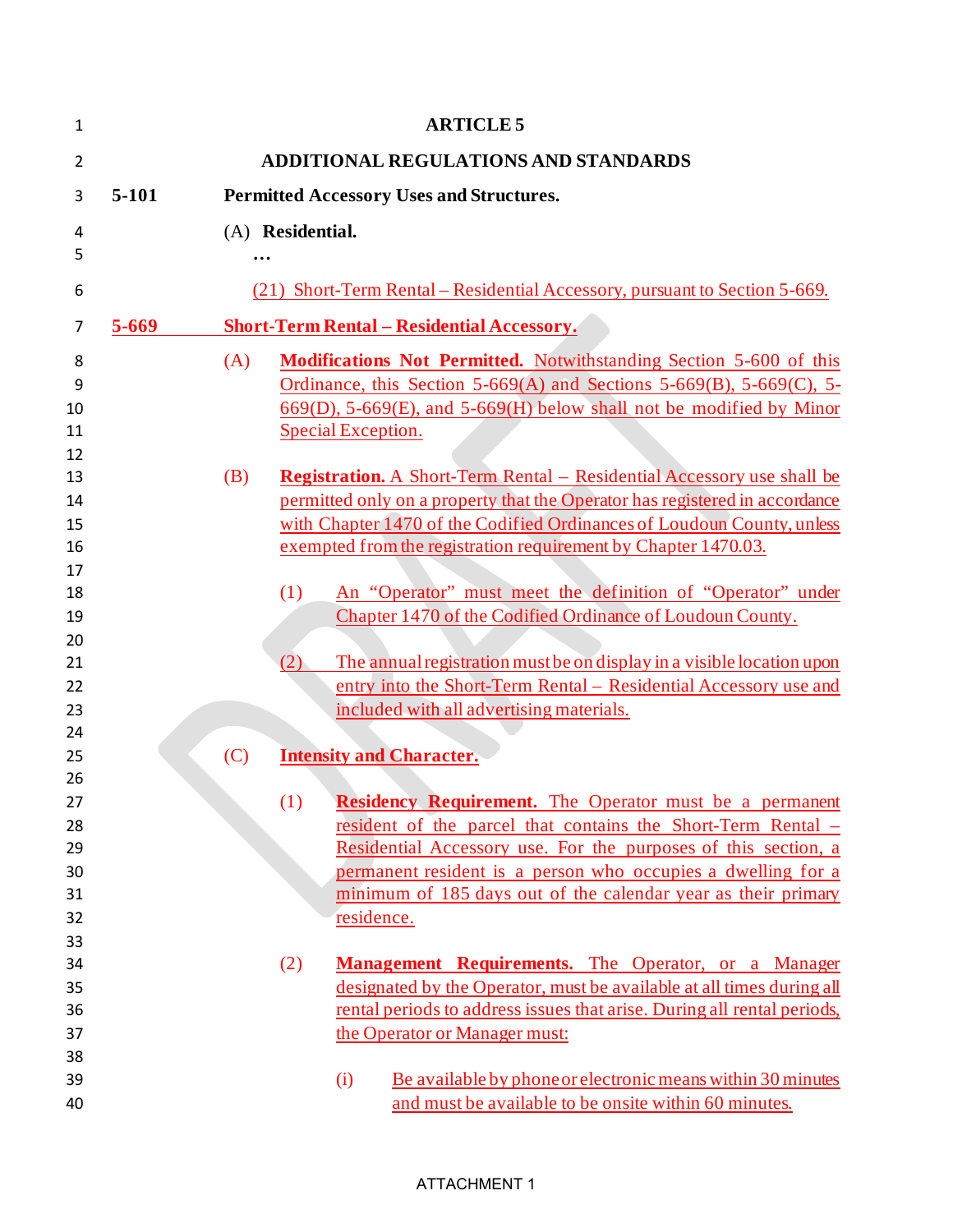| 41 |     | (ii)<br>Provide contact information of the Operator and/or Manager               |
|----|-----|----------------------------------------------------------------------------------|
| 42 |     | to guests of the Short-Term Rental – Residential Accessory                       |
| 43 |     | use in writing prior to the beginning of the rental period. The                  |
| 44 |     | contact information must also be posted in a visible location                    |
| 45 |     | within the area available for rent.                                              |
| 46 | (3) | <b>Rental Period.</b> A dwelling, or portion thereof, may only be used as        |
| 47 |     | a Short-Term Rental - Residential Accessory use for a maximum of                 |
| 48 |     | 180 days in a calendar year.                                                     |
| 49 |     |                                                                                  |
| 50 | (4) | <b>Rental Capacity.</b> The following capacity limits apply to a Short-          |
| 51 |     | <u>Term Rental – Residential Accessory use per night:</u>                        |
| 52 |     |                                                                                  |
| 53 |     | Guest Rooms. The number of rooms and/or bedrooms used<br>(a)                     |
| 54 |     | for overnight accommodations for guests shall not exceed 4                       |
| 55 |     | per parcel.                                                                      |
| 56 |     |                                                                                  |
| 57 |     | <b>Guest Capacity.</b> The total number of guests permitted per<br>(b)           |
| 58 |     | night shall not exceed two per room that meets the                               |
| 59 |     | requirements of a bedroom under the Building Code, not to                        |
| 60 |     | exceed a maximum of 8 guests per parcel. This requirement                        |
| 61 |     | is not intended to limit the number of guests that may sleep                     |
| 62 |     | in a given bedroom nor the number of dwelling units per                          |
| 63 |     | parcel used for the Short-Term Rental - Residential                              |
| 64 |     | Accessory use.                                                                   |
| 65 |     |                                                                                  |
| 66 |     | $\left( c\right)$<br>For parcels served by an individual sewage disposal system, |
| 67 |     | the total number of guests permitted per night for a Short-                      |
| 68 |     | Term Rental – Residential Accessory use shall not exceed                         |
| 69 |     | the maximum permitted capacity of the individual sewage                          |
| 70 |     | disposal system, as approved by the Health Department.                           |
| 71 |     |                                                                                  |
| 72 | (5) | Food Service Not Permitted. The Operator or Manager shall not                    |
| 73 |     | be permitted to prepare, serve, or arrange for the catering of food, or          |
| 74 |     | alcoholic beverages for consumption by any guests of the Short-                  |
| 75 |     | Term Rental – Residential Accessory use. The Short-Term Rental –                 |
| 76 |     | Residential Accessory use may not contain restaurant facilities.                 |
| 77 |     |                                                                                  |
| 78 | (6) | Private Parties and/or Temporary Special Events Not                              |
| 79 |     | <b>Permitted.</b> Private parties and/or Special Events pursuant to Section      |
| 80 |     | 5-500(C) shall not be permitted in association with the Short-Term               |
| 81 |     | Rental - Residential Accessory use.                                              |
| 82 |     |                                                                                  |
|    |     |                                                                                  |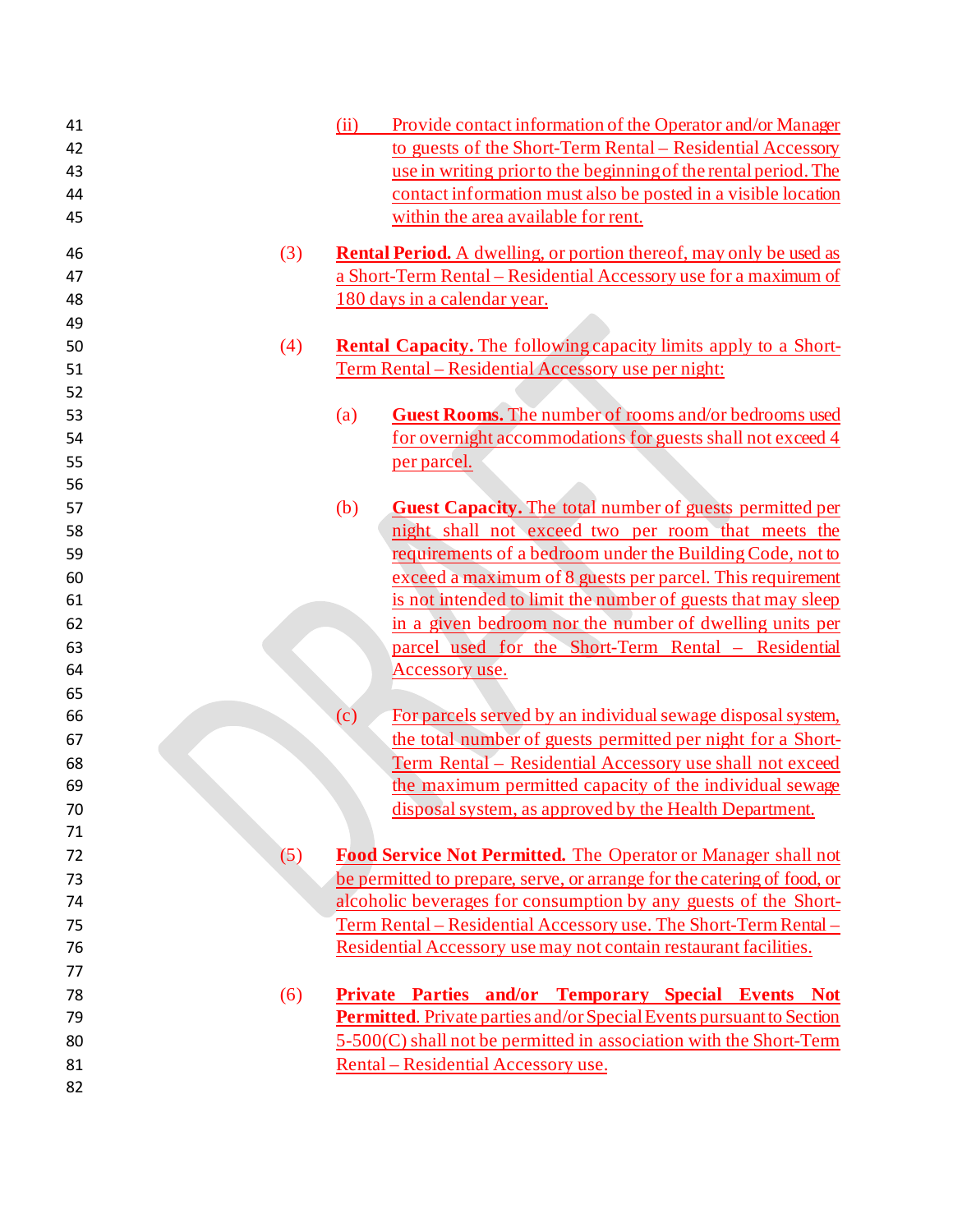| 83  | (7) | <b>Dwelling Unit Types Permitted.</b> A Short-Term Rental -                  |
|-----|-----|------------------------------------------------------------------------------|
| 84  |     | Residential Accessory use is permitted to operate in the principal           |
| 85  |     | dwelling unit and/or in any accessory dwelling unit approved                 |
| 86  |     | pursuant to Section 5-613 provided that the capacity limits set forth        |
| 87  |     | in Section $5-669(C)(4)$ are met for the parcel as a whole.                  |
| 88  |     |                                                                              |
| 89  | (D) | <b>Zoning Permit Requirements.</b> A Zoning Permit shall be required for all |
| 90  |     | Short-Term Rental - Residential Accessory uses.                              |
| 91  |     |                                                                              |
| 92  | (1) | In accordance with Section 6-1000, the Zoning Permit application             |
| 93  |     | must provide such information and documentation as necessary to              |
| 94  |     | demonstrate compliance with all applicable Zoning Ordinance                  |
| 95  |     | requirements and authorize the Zoning Administrator to conduct an            |
| 96  |     | inspection prior to approval of the Zoning Permit to verify                  |
| 97  |     | compliance with all applicable Zoning Ordinance requirements. At             |
| 98  |     | a minimum, the Zoning Permit application must provide the                    |
| 99  |     | following:                                                                   |
| 100 |     |                                                                              |
| 101 |     | Written consent from the property owner,<br>a.                               |
| 102 |     | The name and contact information of the Operator and/or<br>$\mathbf{b}$ .    |
| 103 |     | Manager (if applicable),                                                     |
| 104 |     | The type of dwelling unit(s) that will be rented,<br>$\mathbf{c}$ .          |
| 105 |     | The address of the dwelling unit(s) that will be rented,<br>d.               |
| 106 |     | The maximum rental capacity,<br>e.                                           |
| 107 |     | The dates that the property will be rented, and<br>f.                        |
| 108 |     | A sketch plan showing the location of the dwelling unit(s) being<br>g.       |
| 109 |     | rented and the required parking.                                             |
| 110 |     |                                                                              |
| 111 | (2) | The approved Zoning Permit for the Short-Term Rental –                       |
| 112 |     | Residential Accessory use must be displayed in a visible location            |
| 113 |     | upon entry into the Short-Term Rental-Residential Accessory use              |
| 114 |     | and included with all advertising materials.                                 |
| 115 |     |                                                                              |
| 116 | (3) | The Zoning Permit for a Short-Term Rental – Residential Accessory            |
| 117 |     | use shall be valid for only the original Operator and dwelling(s)            |
| 118 |     | listed on the Zoning Permit application and must not be transferable         |
| 119 |     | to any future Operator or other property. Changes to the information         |
| 120 |     | pertaining to the Operator or dwelling(s) listed on the Zoning Permit        |
| 121 |     | will require the issuance of a new Zoning Permit.                            |
| 122 |     |                                                                              |
| 123 | (4) | No more than one Zoning Permit for a Short-Term Rental -                     |
| 124 |     | Residential Accessory use shall be permitted per parcel.                     |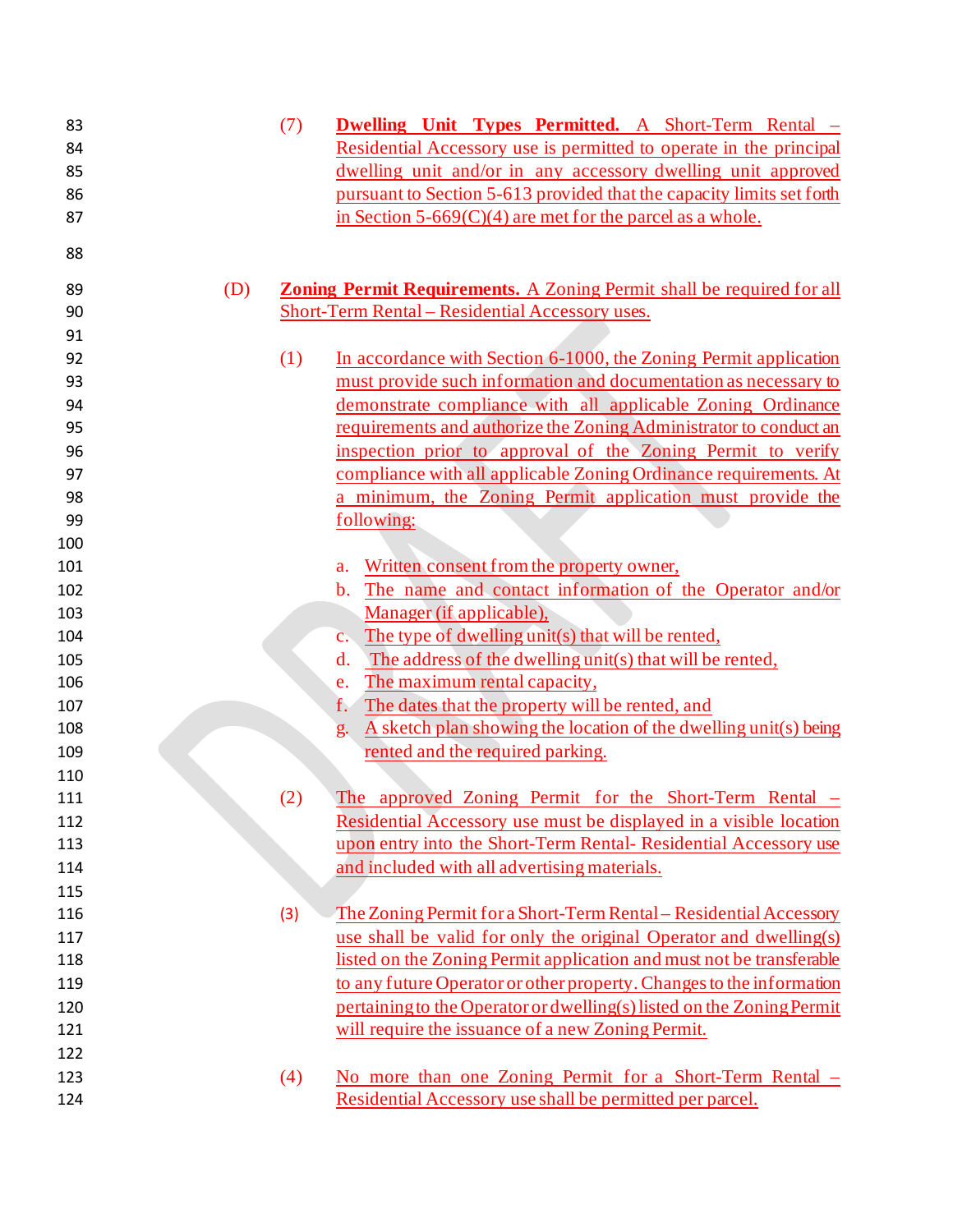| 125 |     |     |                                                                               |
|-----|-----|-----|-------------------------------------------------------------------------------|
| 126 |     | (5) | <u>A Zoning Permit for a Short-Term Rental – Residential Accessory</u>        |
| 127 |     |     | use shall not be issued on a parcel that is subject to an approved            |
| 128 |     |     | zoning permit for a Bed and Breakfast Homestay use, Bed and                   |
| 129 |     |     | Breakfast Inn use, Country Inn use, Rural Retreats and Resorts use,           |
| 130 |     |     | or Short-Term Rental - Commercial Whole House use.                            |
| 131 |     |     |                                                                               |
| 132 |     | (6) | The County approval of a Short-Term Residential Accessory use                 |
| 133 |     |     | through the issuance of a Zoning Permit is not intended to abrogate,          |
| 134 |     |     | annul or otherwise interfere with any easement, covenant or other             |
| 135 |     |     | private agreement or legal relationship, such as those of a                   |
| 136 |     |     | Homeowners' Association. However, where the regulations of this               |
| 137 |     |     | Ordinance are more restrictive or impose higher standards or                  |
| 138 |     |     | requirements than such easements, covenants or other private                  |
| 139 |     |     | agreements or legal relationships, the regulations of this Ordinance          |
| 140 |     |     | shall govern.                                                                 |
| 141 |     |     |                                                                               |
| 142 | (E) |     | <b>Simultaneous Rental Contracts Not Permitted.</b> All guests staying within |
| 143 |     |     | an individual and separate dwelling unit during a rental period for a Short-  |
| 144 |     |     | Term Rental - Residential Accessory use shall be covered under the same       |
| 145 |     |     | rental agreement.                                                             |
| 146 |     |     |                                                                               |
| 147 | (F) |     | <b>Parking Requirements.</b>                                                  |
| 148 |     |     |                                                                               |
| 149 |     | (1) | In addition to the off-street parking spaces required for the existing        |
| 150 |     |     | dwelling units on the parcel, pursuant to Section 5-1100, the                 |
| 151 |     |     | following parking requirements apply, and such parking spaces                 |
| 152 |     |     | must be shown on the sketch plan required in Section 5-669(D):                |
| 153 |     |     |                                                                               |
| 154 |     |     | For a rental capacity of 4 or less guests, one (1) off-street<br>(a)          |
| 155 |     |     | parking space shall be required.                                              |
| 156 |     |     |                                                                               |
| 157 |     |     | For a rental capacity of 5-8 guests, two (2) off-street parking<br>(b)        |
| 158 |     |     | spaces shall be required.                                                     |
| 159 |     |     |                                                                               |
| 160 |     | (2) | The Zoning Administrator may modify the parking requirements of               |
| 161 |     |     | this Section if the Operator can demonstrate that the requirements of         |
| 162 |     |     | this Section cannot be met because of (a) the exceptional size and/or         |
| 163 |     |     | shape of the lot; (b) environmental or engineering constraints on the         |
| 164 |     |     | lot; (c) special accessibility needs; or (d) other extraordinary              |
| 165 |     |     | situations or conditions of the lot. The Zoning Administrator may             |
|     |     |     |                                                                               |
| 166 |     |     | attach conditions to any modification to ensure that the results of the       |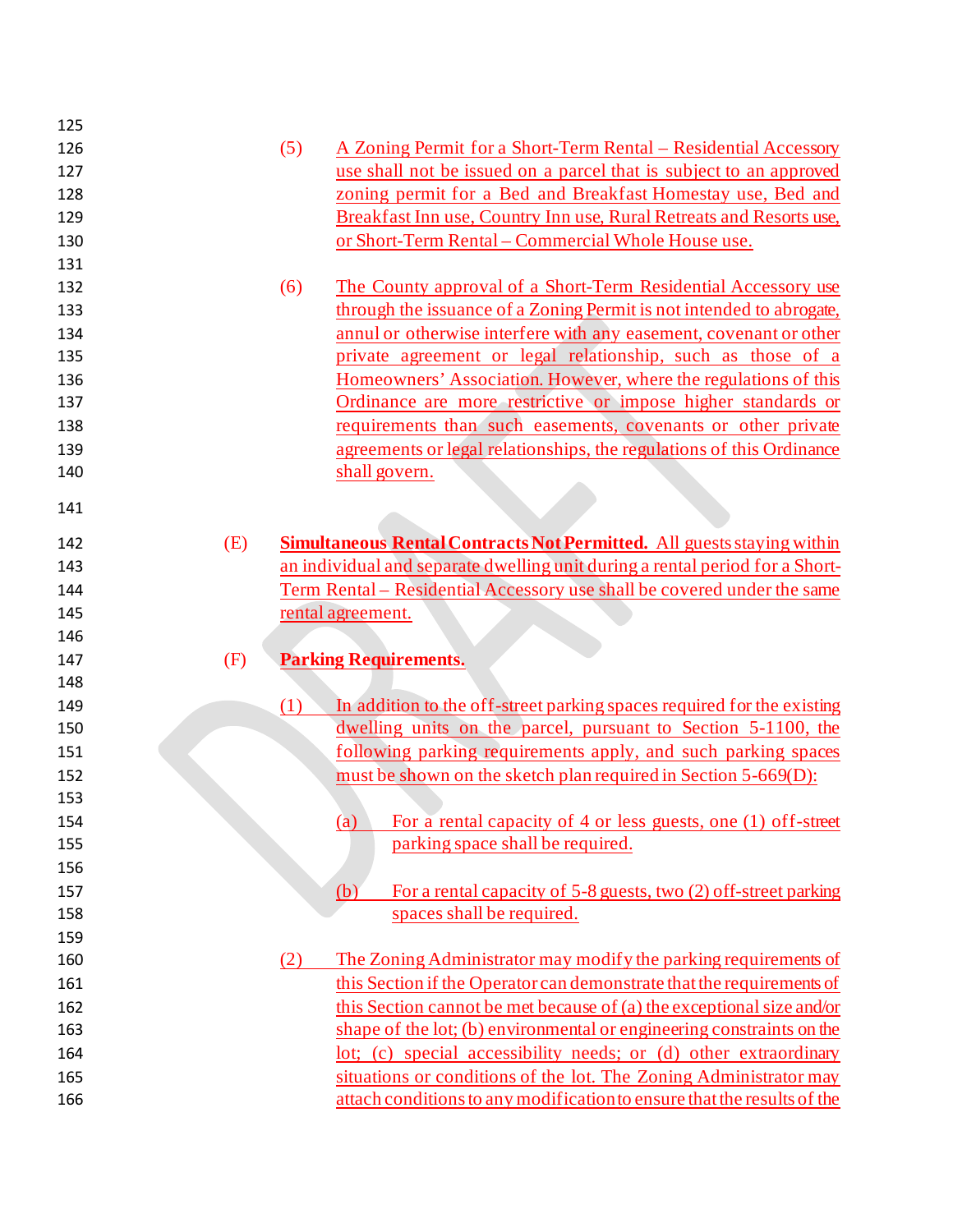| 167 |                                          |     | modification will be in accordance with the purpose and intent of                                   |
|-----|------------------------------------------|-----|-----------------------------------------------------------------------------------------------------|
| 168 |                                          |     | this Section.                                                                                       |
| 169 |                                          |     |                                                                                                     |
| 170 |                                          | (3) | On-street parking is not permitted to count towards the required                                    |
| 171 |                                          |     | parking unless requested pursuant to Section 5-669(F)(2).                                           |
| 172 |                                          |     |                                                                                                     |
| 173 | $\left( G\right)$                        |     | <b>Safety Requirements.</b> To the extent permissible under state law, the Short-                   |
| 174 |                                          |     | Term Rental – Residential Accessory use must include the following:                                 |
| 175 |                                          |     |                                                                                                     |
| 176 |                                          | (1) | Each bedroom and floor of the dwelling or accessory dwelling used                                   |
| 177 |                                          |     | for the Short-Term Rental - Residential Accessory use must have                                     |
| 178 |                                          |     | an operational smoke detector that is interconnected with the smoke                                 |
| 179 |                                          |     | detectors in the rest of the structure.                                                             |
| 180 |                                          |     |                                                                                                     |
| 181 |                                          | (2) | Each floor of the dwelling or accessory dwelling used for the Short-                                |
| 182 |                                          |     | Term Rental - Residential Accessory use must have at least one                                      |
| 183 |                                          |     | operational fire extinguisher that is clearly marked and accessible to                              |
| 184 |                                          |     | guests.                                                                                             |
| 185 |                                          |     |                                                                                                     |
| 186 |                                          | (3) | Each floor of such dwelling must have at least one operational                                      |
| 187 |                                          |     | carbon monoxide detector.                                                                           |
| 188 |                                          |     |                                                                                                     |
| 189 |                                          | (4) | All rooms used for sleeping must have at least two means of egress.                                 |
| 190 |                                          |     |                                                                                                     |
| 191 |                                          | (5) | A fire safety plan and emergency contact information, including the                                 |
| 192 |                                          |     | contact information for the Operator or Manager, local law                                          |
| 193 |                                          |     | enforcement, and fire and rescue, must be posted in a visible location                              |
| 194 |                                          |     | within the Short-Term Rental – Residential Accessory use.                                           |
| 195 |                                          |     |                                                                                                     |
| 196 | (H)                                      |     | Use of Affordable Dwelling Units (ADUs) Not Permitted. ADUs                                         |
| 197 |                                          |     | provided in accordance with Article 7 of this Ordinance may not be used                             |
| 198 |                                          |     | for Short-Term Rental - Residential Accessory uses.                                                 |
| 199 |                                          |     |                                                                                                     |
| 200 | <b>Proposed Article 8 Definition(s):</b> |     |                                                                                                     |
| 201 | S                                        |     |                                                                                                     |
| 202 |                                          |     | <b>Short-Term Rental – Residential Accessory:</b> The renting of a portion or the entirety of a     |
| 203 |                                          |     | dwelling as an accessory use to a principal dwelling that is the primary residence of the Operator, |
| 204 |                                          |     | for a period of fewer than 30 consecutive days, and no more than 180 days per calendar year, in     |
| 205 | exchange for compensation.               |     |                                                                                                     |
|     |                                          |     |                                                                                                     |
| 206 |                                          |     |                                                                                                     |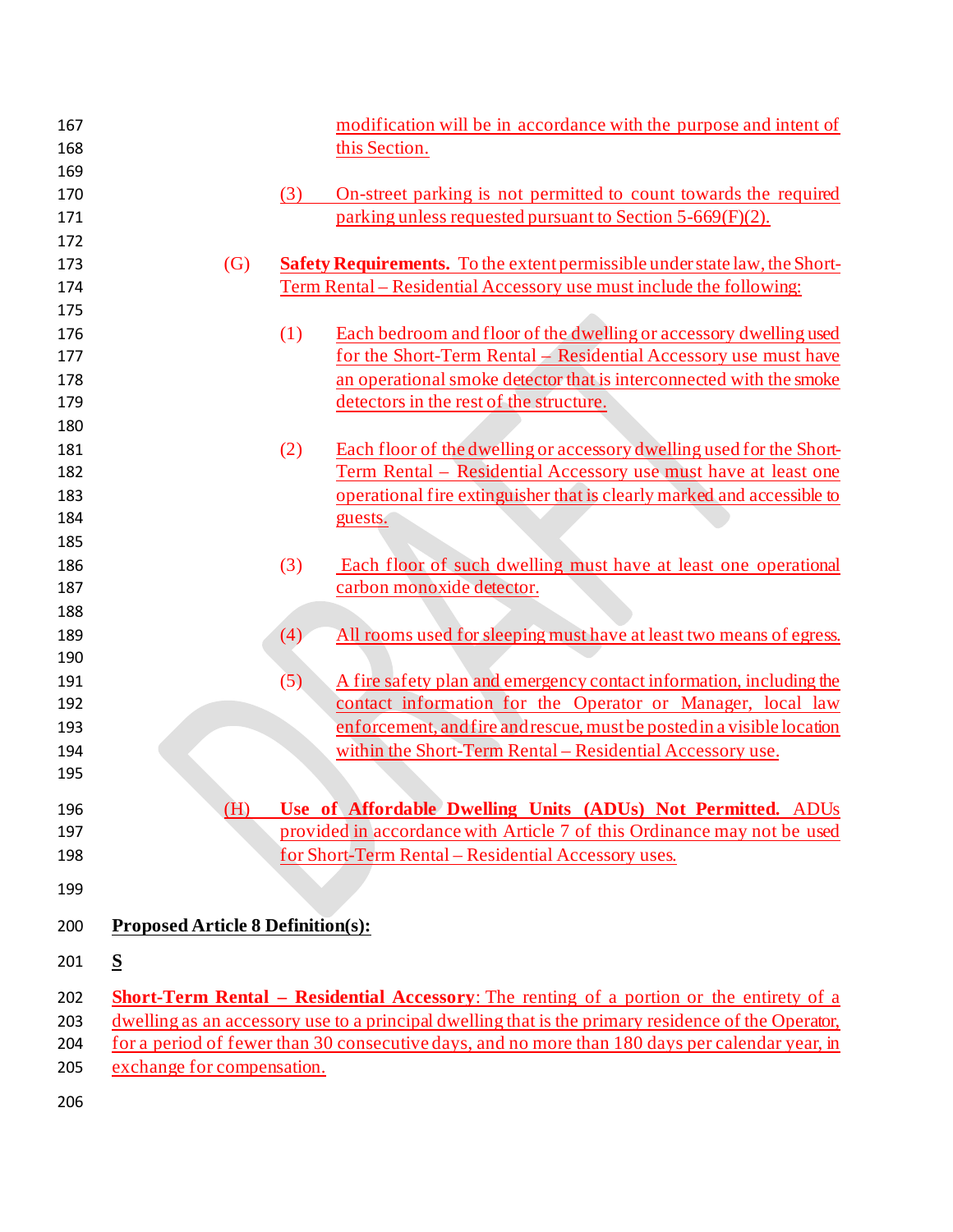| $\mathbf{1}$                   |         |     | <b>ARTICLE 5</b>                                                                                                                                                                                                                                                                                                                          |
|--------------------------------|---------|-----|-------------------------------------------------------------------------------------------------------------------------------------------------------------------------------------------------------------------------------------------------------------------------------------------------------------------------------------------|
| $\overline{2}$                 |         |     | ADDITIONAL REGULATIONS AND STANDARDS                                                                                                                                                                                                                                                                                                      |
| 3                              | $5-101$ |     | <b>Permitted Accessory Uses and Structures.</b>                                                                                                                                                                                                                                                                                           |
| 4                              |         |     | (A) Residential.                                                                                                                                                                                                                                                                                                                          |
| 5                              |         |     |                                                                                                                                                                                                                                                                                                                                           |
| 6                              |         |     | (21) Short-Term Rental – Residential Accessory, pursuant to Section 5-669.                                                                                                                                                                                                                                                                |
| 7                              | 5-669   |     | <b>Short-Term Rental - Residential Accessory.</b>                                                                                                                                                                                                                                                                                         |
| 8<br>9<br>10<br>11<br>12<br>13 |         | (A) | Modifications Not Permitted. Notwithstanding Section 5-600 of this<br>Ordinance, this Section 5-669(A) and Sections 5-669(B), 5-669(C), 5-<br>$669(D)$ , 5-669(E), and 5-669(H) 5-669(BC)(1), 5-669(BC)(3), 5-<br>669(BC)(4), 5 669(BC)(5), 5 669(CD), 5 669(DE), and 5 669(G) below<br>shall not be modified by Minor Special Exception. |
| 14<br>15<br>16<br>17<br>18     |         | (B) | Registration. A Short-Term Rental - Residential Accessory use shall be<br>permitted only on a property that the Operator has registered in accordance<br>with Chapter 1470 of the Codified Ordinances of Loudoun County, unless<br>exempted from the registration requirement by Chapter 1470.03.                                         |
| 19<br>20<br>21                 |         |     | An "Operator" must meet the definition of "Operator" under<br>(1)<br>Chapter 1470 of the Codified Ordinance of Loudoun County.                                                                                                                                                                                                            |
| 22<br>23<br>24                 |         |     | (42)<br>The annual registration must be on display in a visible location upon<br>entry into the Short-Term Rental – Residential Accessory use and<br>included with all advertising materials.                                                                                                                                             |
| 25                             |         |     |                                                                                                                                                                                                                                                                                                                                           |
| 26<br>27                       |         | (C) | <b>Intensity and Character.</b>                                                                                                                                                                                                                                                                                                           |
| 28<br>29                       |         |     | (1)<br><b>Residency Requirement.</b> The Operator shall-must reside onbe a<br>permanent resident of the parcel that contains the Short-Term Rental                                                                                                                                                                                        |
| 30                             |         |     | - Residential Accessory use. For the purposes of this section, a                                                                                                                                                                                                                                                                          |
| 31<br>32                       |         |     | permanent resident is a person who occupies a dwelling for a<br>minimum of 185 days out of the calendar year as their primary                                                                                                                                                                                                             |
| 33                             |         |     | residence.                                                                                                                                                                                                                                                                                                                                |
| 34                             |         |     |                                                                                                                                                                                                                                                                                                                                           |
| 35                             |         |     |                                                                                                                                                                                                                                                                                                                                           |
| 36                             |         |     | Management Requirements. The Operator, or a Manager<br>(2)                                                                                                                                                                                                                                                                                |
| 37                             |         |     | designated by the Operator, must be available at all times during all                                                                                                                                                                                                                                                                     |
| 38<br>39                       |         |     | rental periods to address issues that arise. During all rental periods,                                                                                                                                                                                                                                                                   |
| 40                             |         |     | the Operator or Manager must:                                                                                                                                                                                                                                                                                                             |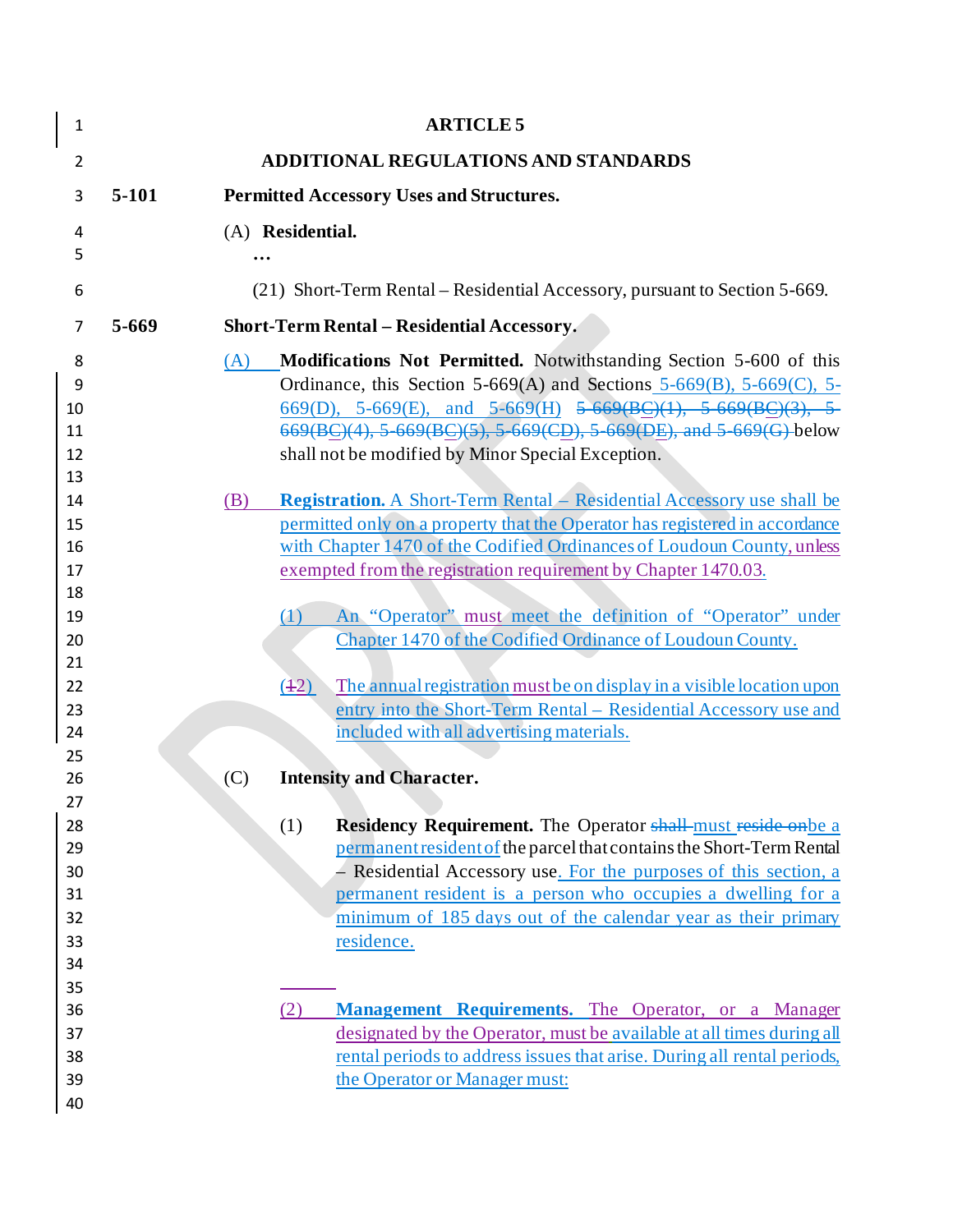| 41<br>42                   | (i)             | Be available by phone or electronic means within 30 minutes<br>and must be available to be onsite within 60 minutes.                                                                                                                                                                                        |
|----------------------------|-----------------|-------------------------------------------------------------------------------------------------------------------------------------------------------------------------------------------------------------------------------------------------------------------------------------------------------------|
| 43<br>44<br>45<br>46<br>47 | (ii)            | Provide contact information for the Operator and/or<br>Manager to guests of the Short-Term Rental - Residential<br><u>Accessory use in writing prior to the beginning of the rental</u><br>period, The contact information must also be posted in a<br>visible location within the area available for rent. |
| 48                         |                 |                                                                                                                                                                                                                                                                                                             |
| 49                         |                 |                                                                                                                                                                                                                                                                                                             |
| 50                         |                 | (2)(3) Use Limitation Rental Period. A dwelling, or portion thereof, unit                                                                                                                                                                                                                                   |
| 51                         |                 | may only be used as a Short-Term Rental - Residential Accessory                                                                                                                                                                                                                                             |
| 52                         |                 | use for a maximum of 180 days in a calendar year.                                                                                                                                                                                                                                                           |
| 53                         |                 |                                                                                                                                                                                                                                                                                                             |
| 54                         |                 | $\left(\frac{3}{4}\right)$ Rental Capacity. For the purposes of determining the maximum                                                                                                                                                                                                                     |
| 55<br>56                   |                 | number of guests permitted in The following capacity limits apply to<br>a Short-Term Rental - Residential Accessory use per night, the                                                                                                                                                                      |
| 57                         |                 | following shall apply:                                                                                                                                                                                                                                                                                      |
| 58                         |                 |                                                                                                                                                                                                                                                                                                             |
| 59                         | (a)             | <b>Guest Rooms.</b> The number of rooms and/or bedrooms used                                                                                                                                                                                                                                                |
| 60                         |                 | for overnight accommodations for guests shall not exceed 4                                                                                                                                                                                                                                                  |
| 61                         |                 | per parcel.                                                                                                                                                                                                                                                                                                 |
| 62                         |                 |                                                                                                                                                                                                                                                                                                             |
| 63                         |                 | (a)(b) Guest Capacity. The total number of guests permitted per                                                                                                                                                                                                                                             |
| 64                         |                 | night shall be not exceed based on two per room that meets                                                                                                                                                                                                                                                  |
| 65                         |                 | the requirements of a bedroom as specified under the                                                                                                                                                                                                                                                        |
| 66                         |                 | Building Code, not to exceed a maximum of $8\overline{10}$ -guests per                                                                                                                                                                                                                                      |
| 67                         |                 | parcel. This requirement is not intended to limit the number                                                                                                                                                                                                                                                |
| 68                         |                 | of guests that ean-may sleep in a given bedroom nor the                                                                                                                                                                                                                                                     |
| 69                         |                 | number of dwelling units per parcel used for the Short-Term                                                                                                                                                                                                                                                 |
| 70<br>71                   |                 | Rental – Residential Accessory use                                                                                                                                                                                                                                                                          |
| 72                         | $\bigoplus$ (c) | For parcels served by an individual sewage disposal system,                                                                                                                                                                                                                                                 |
| 73                         |                 | the total number of guests permitted per night for a Short-                                                                                                                                                                                                                                                 |
| 74                         |                 | Term Rental – Residential Accessory use shall further be                                                                                                                                                                                                                                                    |
| 75                         |                 | limited by the shall not exceed the maximum permitted                                                                                                                                                                                                                                                       |
| 76                         |                 | capacity of the individual sewage disposal system, as                                                                                                                                                                                                                                                       |
| 77                         |                 | approved by the Health Department.                                                                                                                                                                                                                                                                          |
| 78                         |                 |                                                                                                                                                                                                                                                                                                             |
| 79<br>(5)                  |                 | Food Service Not Permitted. - The Operator or Manager shall not                                                                                                                                                                                                                                             |
| 80                         |                 | be permitted to prepare, serve, or arrange for the catering of provide                                                                                                                                                                                                                                      |
| 81                         |                 | food, service or, alcoholic beverages for consumption by any guests                                                                                                                                                                                                                                         |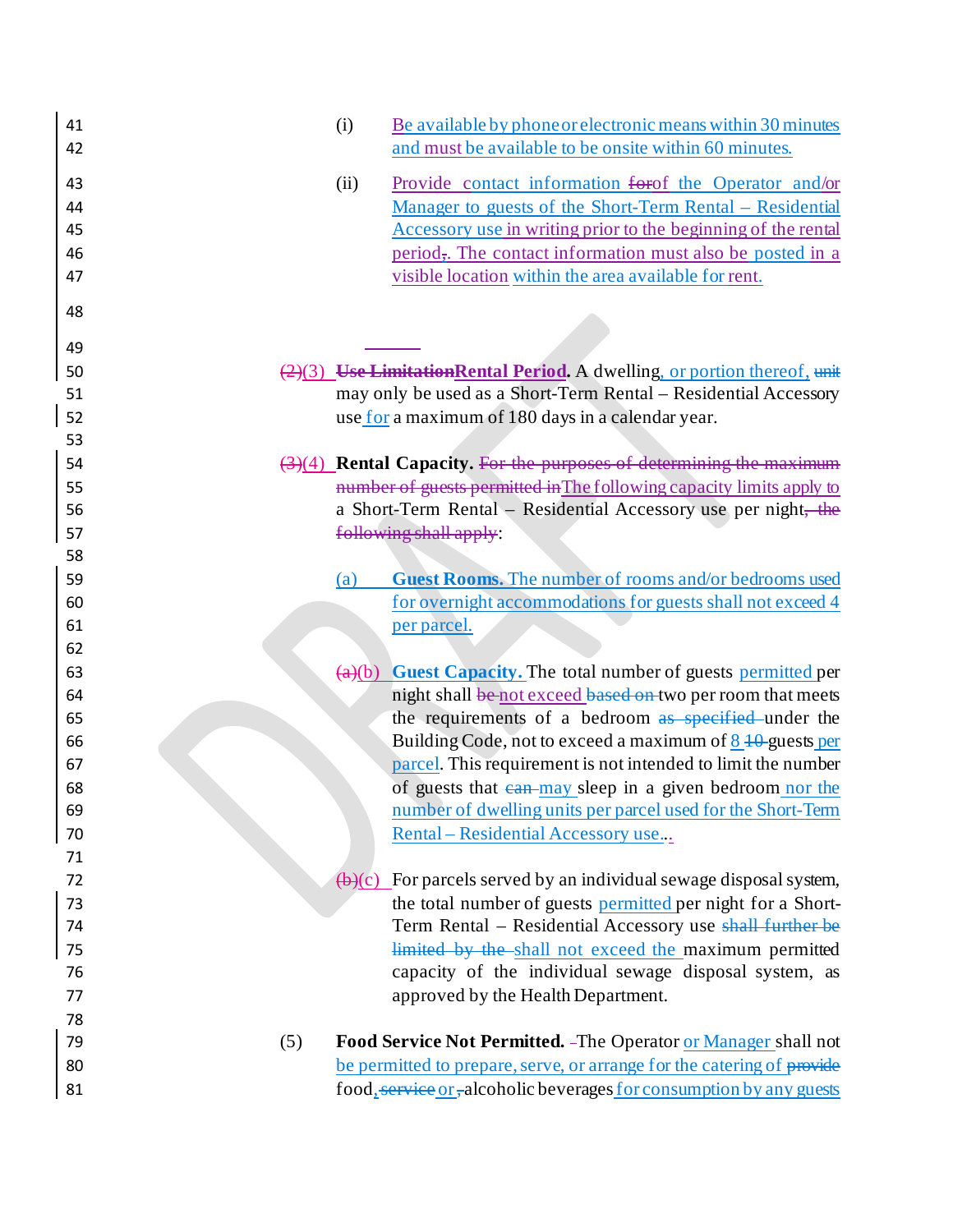|     | of, or arrange for the catering of food or beverages for the Short-                    |
|-----|----------------------------------------------------------------------------------------|
| 83  | Term Rental - Residential Accessory use. The Short-Term Rental -                       |
| 84  | Residential Accessory use may not contain restaurant facilities.                       |
| 85  |                                                                                        |
| 86  | Private Parties and/or Temporary Special Events Not<br>(6)                             |
| 87  | Permitted. Private parties are permitted, and/or-provided the overall                  |
| 88  | number of guests and private party attendees does not exceed the                       |
| 89  | rental capacity for the Short Term Rental Residential Accessory                        |
| 90  | $\frac{1}{2}$ Special Espective subsequently spectrum of Section 5-500(C) shall not    |
| 91  | be permitted as part of in association with the Short-Term Rental –                    |
| 92  | Residential Accessory use.                                                             |
| 93  |                                                                                        |
| 94  | Dwelling Unit Types Permitted. A Short-Term Rental -<br>$\leftrightarrow$ (7)          |
| 95  | Residential Accessory use is permitted to operate in the principal                     |
| 96  | dwelling unit and/or in any accessory dwelling unit approved                           |
| 97  | pursuant to Section 5-613 provided that the capacity limits set forth                  |
| 98  | in Section 5-669 $(C)(4)$ are met for the parcel as a whole.                           |
| 99  |                                                                                        |
| 100 | <b>Registration.</b> A Short Term Rental Residential Accessory use shall be<br>⊕       |
| 101 | permitted only on a property that the Operator has registered in accordance            |
| 102 | with Chapter 1470 of the Codified Ordinances of Loudoun County. An                     |
| 103 | "Operator" shall meet the definition of "Operator" found in Chapter 1470               |
| 104 | of the Codified Ordinance of Loudoun County.                                           |
| 105 |                                                                                        |
| 106 | (E)(D) <b>Zoning Permit Requirementsel.</b> -A Zoning Permit shall be required for all |
|     |                                                                                        |
| 107 | Short-Term Rental - Residential Accessory uses.                                        |
| 108 |                                                                                        |
| 109 | (1)<br>In accordance with Section 6-1000, the Zoning Permit application                |
| 110 | shall must provide such information and documentation as                               |
| 111 | necessary to demonstrate compliance with all applicable Zoning                         |
| 112 | Ordinance requirements and authorize the Zoning Administrator to                       |
| 113 | conduct an inspection prior to approval of the Zoning Permit to                        |
| 114 | verify compliance with all applicable Zoning Ordinance                                 |
| 115 | requirements. At a minimum, the Zoning Permit application must                         |
| 116 | provide the following:                                                                 |
| 117 |                                                                                        |
| 118 | Written consent from the property owner,<br>a.                                         |
| 119 | b. The name and contact information of the Operator and/or                             |
| 120 | Manager (if applicable),                                                               |
| 121 | c. The type of dwelling unit(s) that will be rented,                                   |
| 122 | The address of the dwelling unit(s) that will be rented,<br>d.                         |
| 123 | e. The maximum rental capacity,                                                        |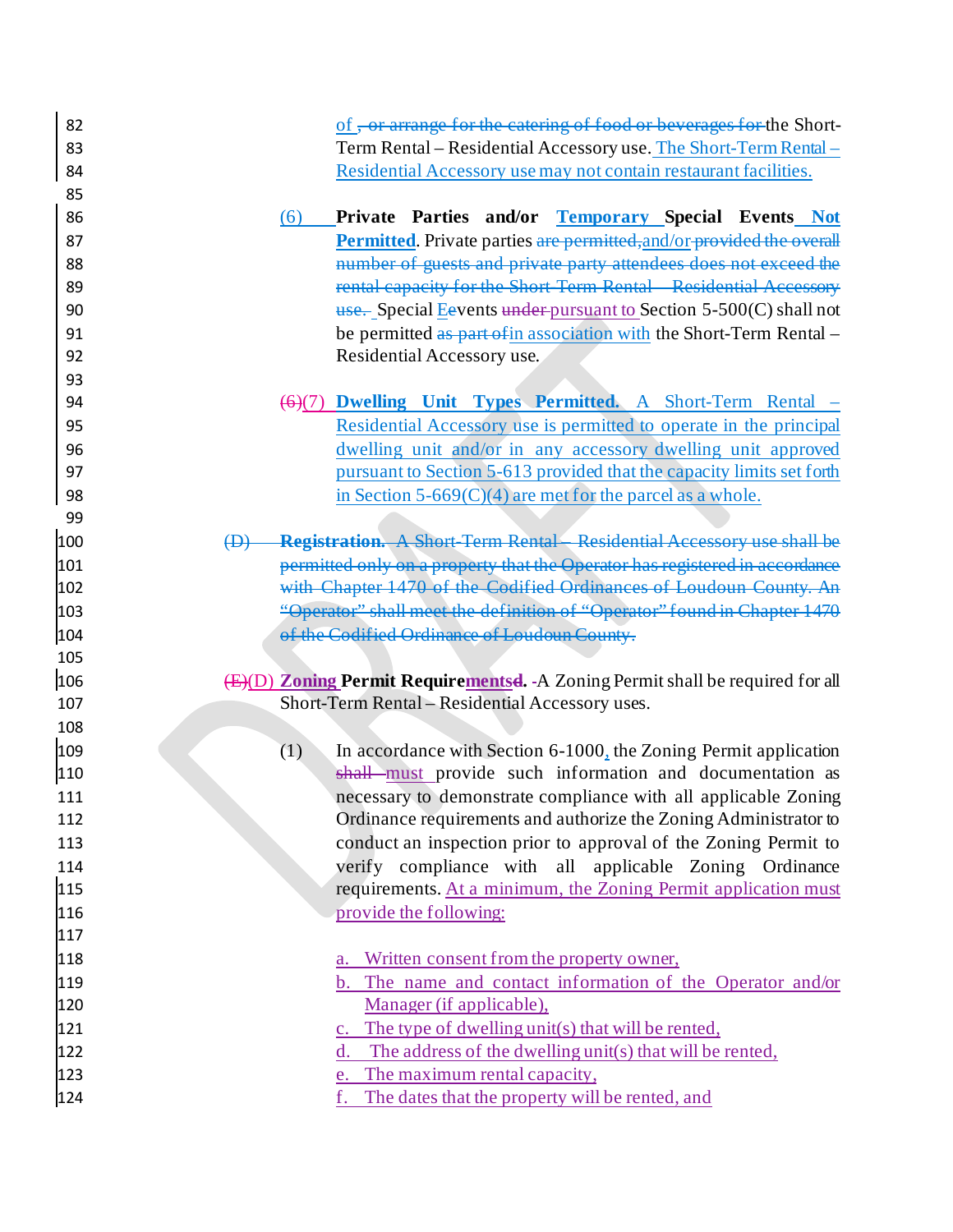| 125<br>126<br>127                                    |     | a.g. A sketch plan showing the location of the dwelling unit(s) being<br>rented and the required parking.                                                                                                                                                                                                                                                                                                                           |
|------------------------------------------------------|-----|-------------------------------------------------------------------------------------------------------------------------------------------------------------------------------------------------------------------------------------------------------------------------------------------------------------------------------------------------------------------------------------------------------------------------------------|
| 128<br>129<br>130<br>131                             | (2) | The approved Zoning Permit for the Short-Term Rental –<br>Residential Accessory use shall-must be displayed in a visible<br>location upon entry into the Short-Term Rental- Residential<br>Accessory use and included with all advertising materials.                                                                                                                                                                               |
| 132<br>133<br>134<br>135<br>136<br>137<br>138<br>139 | (3) | The Zoning Permit for a Short-Term Rental – Residential Accessory<br>use shall be valid for only the original Operator, parcel, and<br>dwelling(s) listed on the Zoning Permit application and shall-must<br>not be transferable to any future Operator or other property. Changes<br>to the information pertaining to the Operator or dwelling(s) listed on<br>the Zoning Permit will require the issuance of a new Zoning Permit. |
| 140                                                  | (4) | No more than one Zoning Permit for a Short-Term Rental –                                                                                                                                                                                                                                                                                                                                                                            |
| 141<br>142                                           |     | Residential Accessory use shall be permitted per parcel.                                                                                                                                                                                                                                                                                                                                                                            |
| 143<br>144<br>145                                    | (5) | A Zoning Permit for a Short-Term Rental – Residential Accessory<br>use shall not be issued on a parcel that is subject to an approved<br>zoning permit for a Bed and Breakfast Homestay use, Bed and                                                                                                                                                                                                                                |
| 146<br>147<br>148                                    |     | Breakfast Inn use, Country Inn use, Rural Retreats and Resorts use,<br>or Short-Term Rental - Commercial Whole House use. use subject<br>to Section 5 601 (Bed and Breakfast Homestay, Bed and Breakfast                                                                                                                                                                                                                            |
| 149<br>150<br>151<br>152                             |     | Inn, Country Inn, and Rural Retreats and Rural Resorts) or for a use<br>subject to Section 5 670 (Short Term Rental Commercial Whole<br>House uses).                                                                                                                                                                                                                                                                                |
| 153                                                  | (6) | The County approval of a Short-Term Residential Accessory use                                                                                                                                                                                                                                                                                                                                                                       |
| 154                                                  |     | through the issuance of a Zoning Permit is not intended to                                                                                                                                                                                                                                                                                                                                                                          |
| 155                                                  |     | abrogate, annul or otherwise interfere with any easement, covenant                                                                                                                                                                                                                                                                                                                                                                  |
| 156                                                  |     | or other private agreement or legal relationship, such as those of a                                                                                                                                                                                                                                                                                                                                                                |
| 157                                                  |     | Homeowners' Association. However, where the regulations of this                                                                                                                                                                                                                                                                                                                                                                     |
| 158                                                  |     | Ordinance are more restrictive or impose higher standards or                                                                                                                                                                                                                                                                                                                                                                        |
| 159                                                  |     | requirements than such easements, covenants or other private                                                                                                                                                                                                                                                                                                                                                                        |
| 160<br>161                                           |     | agreements or legal relationships, the regulations of this Ordinance<br>shall govern.                                                                                                                                                                                                                                                                                                                                               |
|                                                      |     |                                                                                                                                                                                                                                                                                                                                                                                                                                     |
| 162                                                  |     |                                                                                                                                                                                                                                                                                                                                                                                                                                     |
| 163                                                  |     |                                                                                                                                                                                                                                                                                                                                                                                                                                     |
| 164                                                  |     | (F)(E) Prohibition on Simultaneous Rental Contracts Not Permitted.<br>All                                                                                                                                                                                                                                                                                                                                                           |
| 165                                                  |     | guests staying within an individual and separate dwelling unit during a                                                                                                                                                                                                                                                                                                                                                             |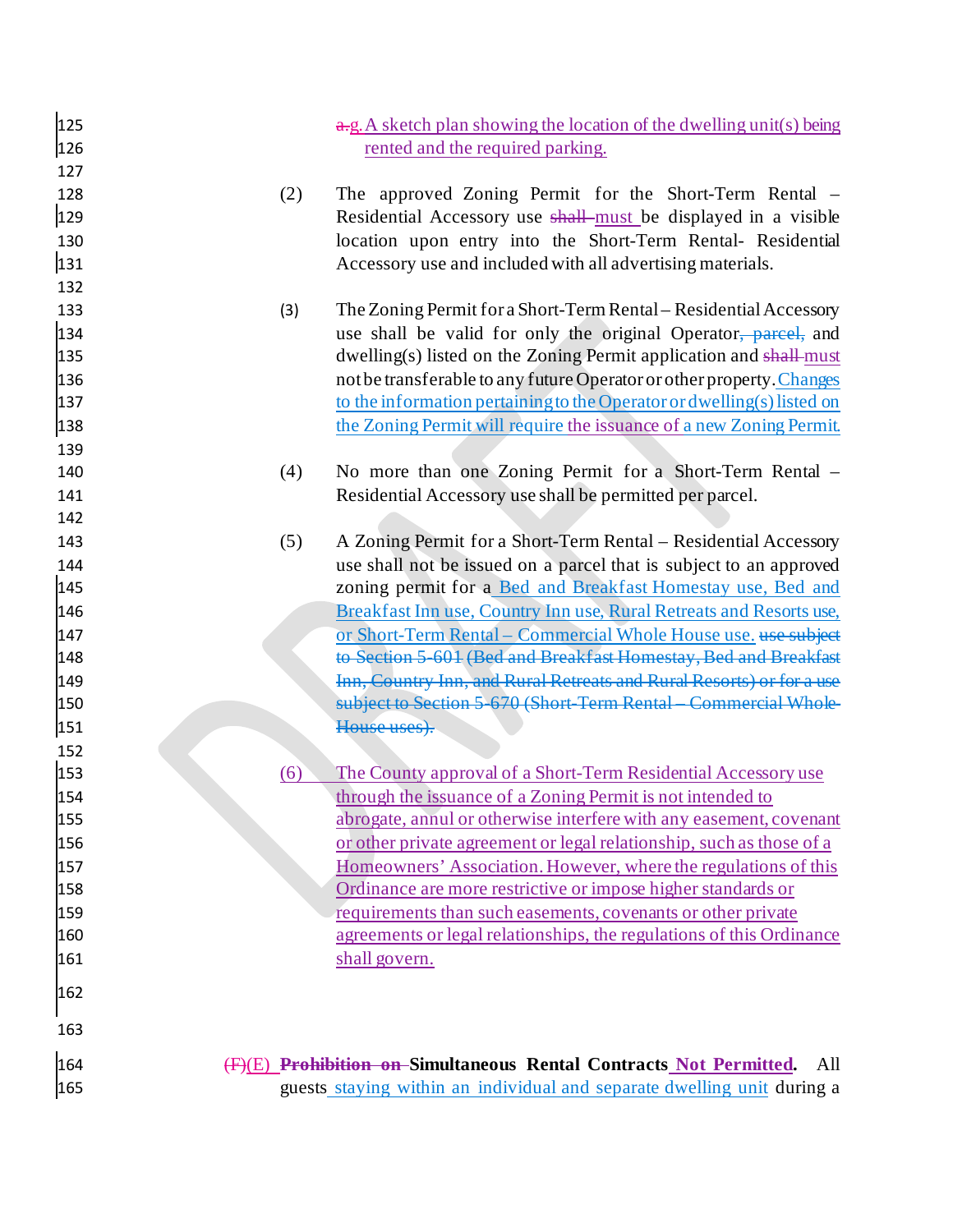| 166 |     |            | rental period for a Short-Term Rental – Residential Accessory use shall be              |
|-----|-----|------------|-----------------------------------------------------------------------------------------|
| 167 |     |            | covered under the same rental agreement.                                                |
| 168 |     |            |                                                                                         |
| 169 | (F) |            | <b>Parking Requirements.</b>                                                            |
| 170 |     |            |                                                                                         |
| 171 |     | (1)        | In addition to the off-street parking spaces required for the existing                  |
| 172 |     |            | dwelling units on the parcel, pursuant to Section 5-1100, A                             |
| 173 |     |            | $minimum of one (1) off street parking space shall be required for$                     |
| 174 |     |            | the Short Term Rental Residential Accessory use-the following                           |
| 175 |     |            | parking requirements apply and such parking spaces must be shown                        |
| 176 |     |            | on the sketch plan required in Section 5-669(D):                                        |
| 177 |     |            |                                                                                         |
| 178 |     |            | For a rental capacity of 4 or less 34 guests, one (1) off-street<br>$(a+)$              |
| 179 |     |            | parking space shall be required.                                                        |
| 180 |     |            |                                                                                         |
| 181 |     |            | For a rental capacity of 5-8 guests, two (2) off-street parking<br>(b2)                 |
| 182 |     |            | spaces shall be required.                                                               |
| 183 |     |            |                                                                                         |
| 184 |     | (23)       | The Zoning Administrator may modify the parking requirements of                         |
| 185 |     |            | this Section if the Operator can demonstrate that the requirements of                   |
| 186 |     |            | <u>this Section cannot be met because of (a) the exceptional size and/or</u>            |
| 187 |     |            | shape of the lot; (b) environmental or engineering constraints on the                   |
| 188 |     |            | lot; (c) special accessibility needs; or (d) other extraordinary                        |
| 189 |     |            | situations or conditions of the lot. The Zoning Administrator may                       |
| 190 |     |            | attach conditions to any modification to ensure that the results of the                 |
| 191 |     |            | modification will be in accordance with the purpose and intent of                       |
| 192 |     |            | this Section.                                                                           |
| 193 |     |            |                                                                                         |
| 194 |     | (34)       | On-street parking is not permitted to count towards the required                        |
| 195 |     |            | parking unless requested pursuant to Section 5-669(F)(2).                               |
| 196 |     |            |                                                                                         |
| 197 | (G) |            | <b>Safety Requirements.</b> To the extent permissible under state law, t <sup>The</sup> |
| 198 |     |            | Short-Term Rental – Residential Accessory use shall-must include the                    |
| 199 |     | following: |                                                                                         |
| 200 |     |            |                                                                                         |
| 201 |     | (1)        | Each bedroom and floor of the dwelling or accessory dwelling used                       |
| 202 |     |            | for the Short-Term Rental – Residential Accessory use shall-must                        |
| 203 |     |            | have an operational smoke detector that is interconnected with the                      |
| 204 |     |            | smoke detectors in the rest of the structure.                                           |
| 205 |     |            |                                                                                         |
| 206 |     | (2)        | Each floor of the dwelling or accessory dwelling used for the Short-                    |
| 207 |     |            | Term Rental – Residential Accessory use shall-must have at least                        |
|     |     |            |                                                                                         |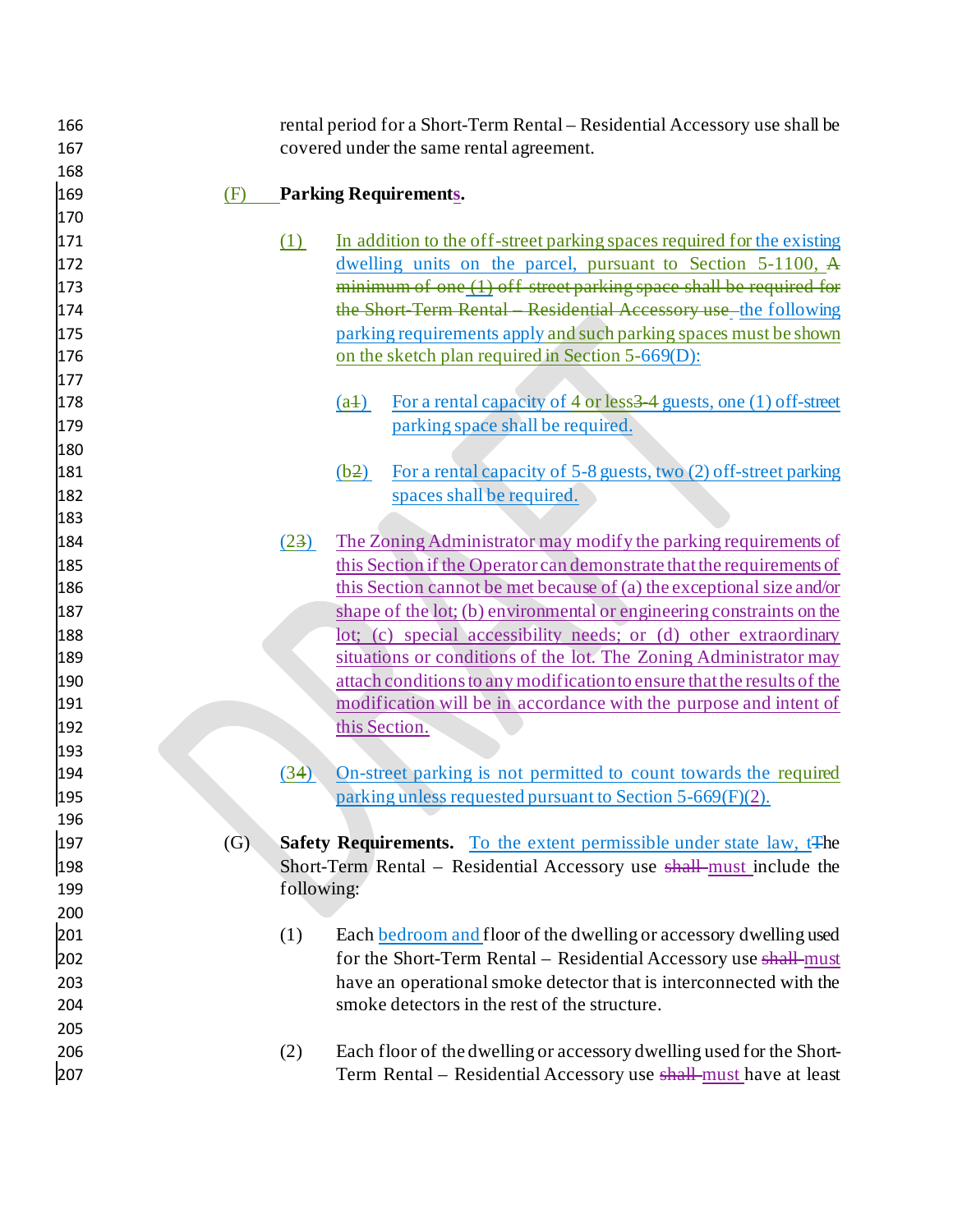| 208 |                                          | one operational fire extinguisher that is clearly marked and                                                      |
|-----|------------------------------------------|-------------------------------------------------------------------------------------------------------------------|
| 209 |                                          | accessible to guests.                                                                                             |
| 210 |                                          |                                                                                                                   |
| 211 | (3)                                      | If the dwelling or accessory dwelling used for the Short-Term Rental                                              |
| 212 |                                          | -Residential Accessory use is served by any gas appliance(s),                                                     |
| 213 |                                          | Eeach floor of such dwelling shall-must have at least one operational                                             |
| 214 |                                          | carbon monoxide detector.                                                                                         |
| 215 |                                          |                                                                                                                   |
| 216 | (4)                                      | All rooms used for sleeping shall-must have at least two means of                                                 |
| 217 |                                          | egress.                                                                                                           |
| 218 |                                          |                                                                                                                   |
| 219 | (5)                                      | A fire safety plan and emergency contact number-information,                                                      |
| 220 |                                          | including the contact information for the Operator or Manager, local                                              |
| 221 |                                          | law enforcement, and fire and rescue, shall-must be posted in a                                                   |
| 222 |                                          | visible location within the Short-Term Rental - Residential                                                       |
| 223 |                                          | Accessory use.                                                                                                    |
| 224 |                                          |                                                                                                                   |
| 225 | (H)                                      | Use of Affordable Dwelling Units (ADUs) Not Permitted. ADUs                                                       |
| 226 |                                          | provided in accordance with Article 7 of this Ordinance may not be used                                           |
| 227 |                                          | for Short-Term Rental – Residential Accessory uses.                                                               |
|     |                                          |                                                                                                                   |
| 228 |                                          |                                                                                                                   |
| 229 |                                          |                                                                                                                   |
| 230 | <b>Proposed Article 8 Definition(s):</b> |                                                                                                                   |
| 231 | S                                        |                                                                                                                   |
| 232 |                                          | <b>Short-Term Rental – Residential Accessory:</b> The renting of a portion- $\frac{1}{2}$ , or the entirety of, a |
| hoo |                                          | dualling as an accessory use to a principal dualling that is the primary residence of the Operator                |

233 dwelling as an accessory use to a principal dwelling that is the primary residence of the Operator<sub>1</sub><br>234 for a period of fewer than 30 consecutive days, and no more than 180 days in aper calendar year,

for a period of fewer than 30 consecutive days, and no more than 180 days in aper calendar year,

in exchange for compensation.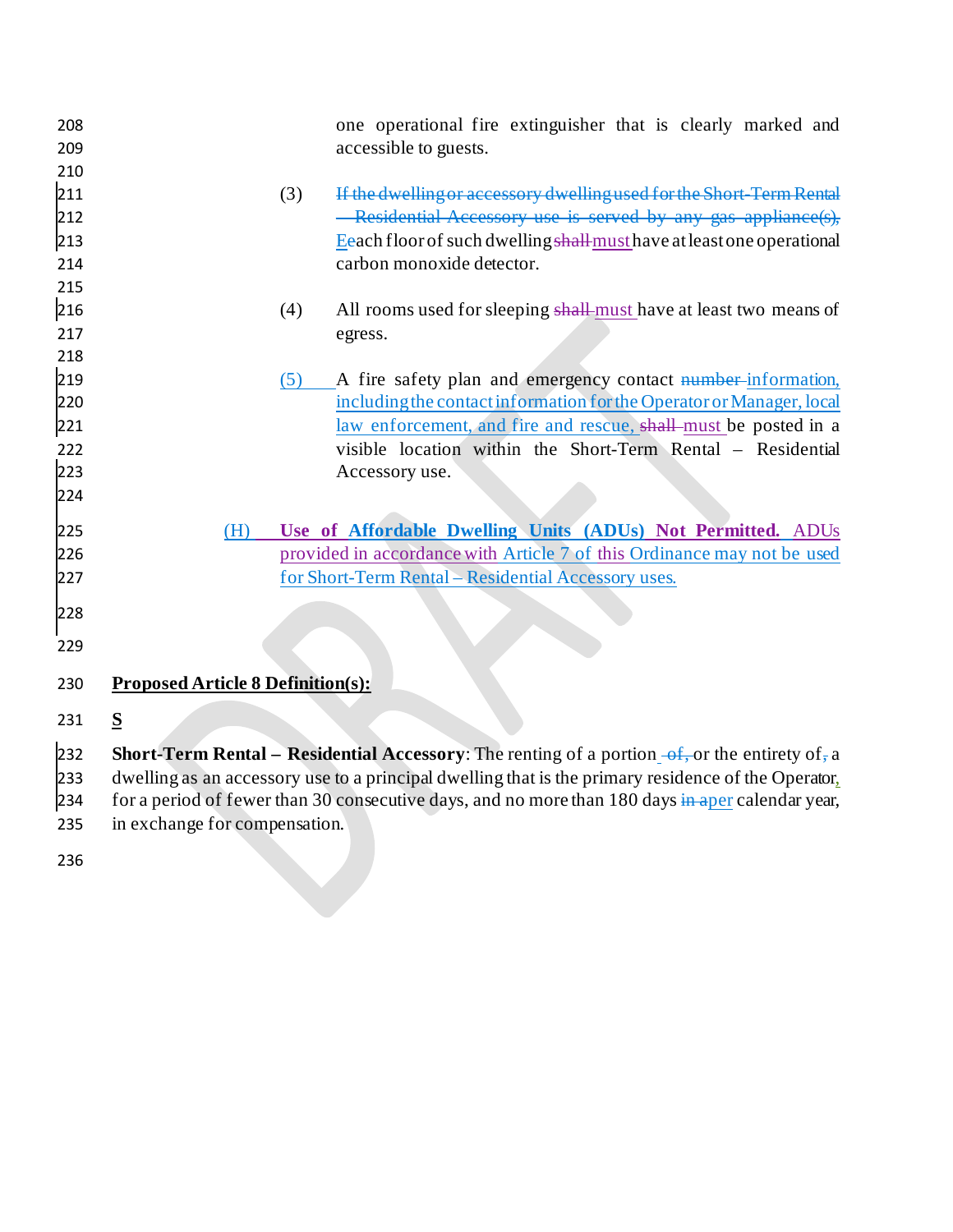| 1        | $5 - 670$ | <b>Short-Term Rental - Commercial Whole-House</b>                                                           |
|----------|-----------|-------------------------------------------------------------------------------------------------------------|
| 2        |           | A. Modifications Not Permitted. Notwithstanding Section 5-600 of this Ordinance, this                       |
| 3        |           | Section 5-670(A) and Sections 5-670(B), 5-670(C)(1), 5-670(C)(2), 5-670(C)(4), 5-                           |
| 4        |           | $670(C)(5)$ , 5-670(D), 5-670(E), and 5-670(K) shall not be modified by Minor Special                       |
| 5        |           | Exception.                                                                                                  |
| 6        |           |                                                                                                             |
| 7        |           | <b>B. Registration.</b> A Short-Term Rental – Commercial Whole-House use shall be permitted                 |
| 8        |           | only on a property that the Operator has registered in accordance with Chapter 1470 of the                  |
| 9        |           | Codified Ordinances of Loudoun County, unless exempted from the registration                                |
| 10       |           | requirement by Chapter 1470.03.                                                                             |
| 11       |           |                                                                                                             |
| 12       |           | An "Operator" must meet the definition of "Operator" found in<br>(1)                                        |
| 13       |           | Chapter 1470 of the Codified Ordinance of Loudoun County.                                                   |
| 14       |           |                                                                                                             |
| 15       |           | The annual registration must be on display in a visible location upon<br>(2)                                |
| 16       |           | entry into the Short-Term Rental - Commercial Whole-House use and                                           |
| 17       |           | included with all advertising materials.                                                                    |
| 18       |           |                                                                                                             |
| 19       |           | C. Intensity and Character.                                                                                 |
| 20       |           | (1)<br><b>Management.</b>                                                                                   |
| 21       |           | (a) Management Requirements. The Operator, or a Manager                                                     |
| 22       |           | designated by the Operator, must be available at all times during all                                       |
| 23       |           | rental periods to address issues that arise. During all rental periods, the                                 |
| 24       |           | <b>Operator or Manager must:</b>                                                                            |
| 25       |           | Be available by phone or electronic means within 30<br>(i)                                                  |
| 26       |           | minutes and must be available to be onsite within 60                                                        |
| 27       |           | minutes.                                                                                                    |
| 28<br>29 |           | Provide contact information for the Operator and/or<br>(ii)<br>Manager to guests of the Short-Term Rental - |
| 30       |           | Commercial Whole House use in writing prior to the                                                          |
| 31       |           | beginning of the rental period. The contact                                                                 |
| 32       |           | information must also be posted in a visible location                                                       |
| 33       |           | within the area available for rent.                                                                         |
|          |           |                                                                                                             |
| 34       |           |                                                                                                             |
| 35       |           | (2)<br><b>Rental Capacity.</b> For the purposes of determining the maximum                                  |
| 36       |           | number of guests permitted in a Short-Term Rental – Commercial                                              |
| 37       |           | Whole-House use per night, the following shall apply:                                                       |
| 38       |           |                                                                                                             |
| 39       |           | Guest Rooms. The number of rooms and/or bedrooms used for<br>(a)                                            |
| 40       |           | overnight accommodations for guests shall not exceed 8 per                                                  |
|          |           |                                                                                                             |

### ATTACHMENT 2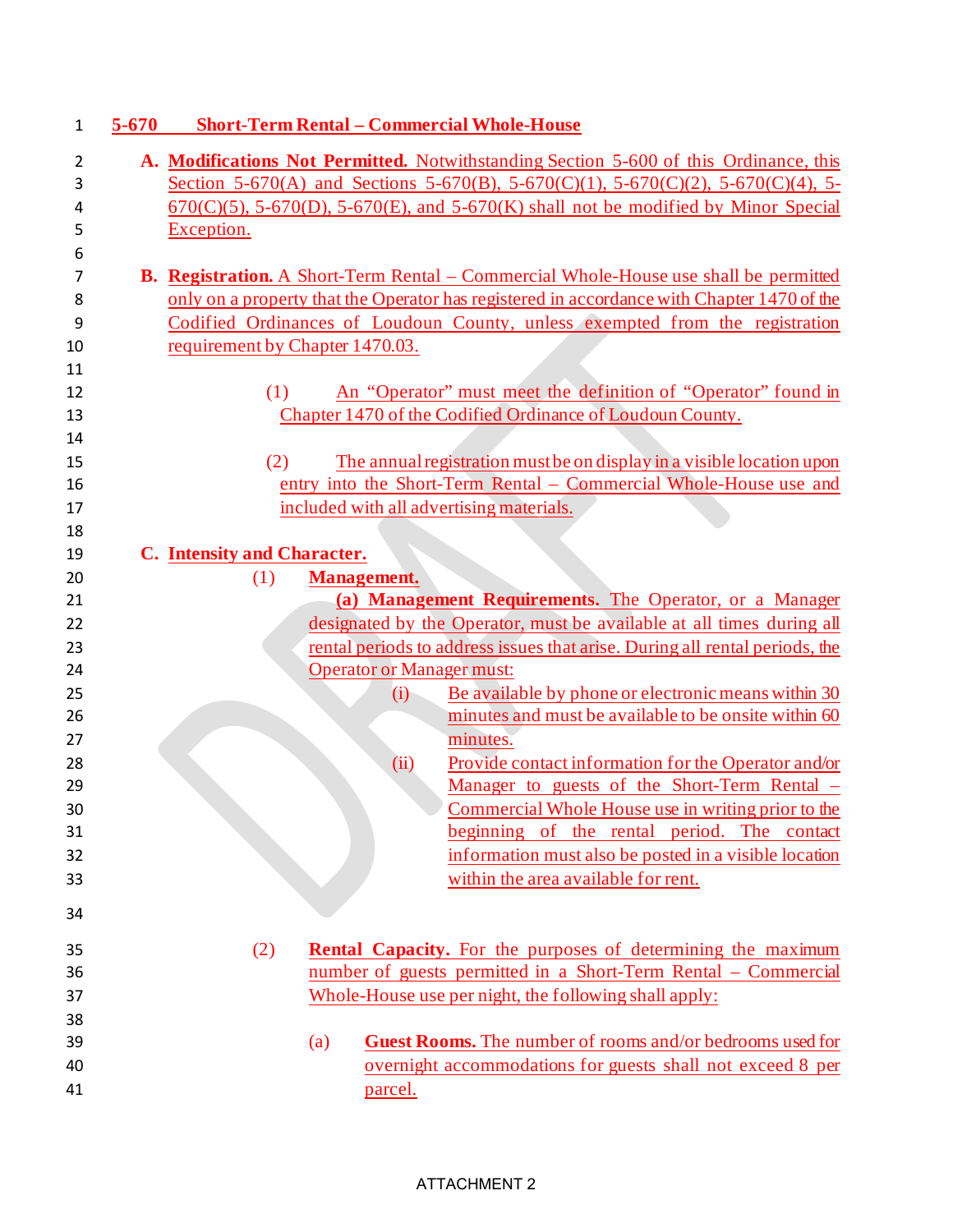| 42 |     |                  |                                                                                         |
|----|-----|------------------|-----------------------------------------------------------------------------------------|
| 43 |     | (b)              | <b>Guest Capacity.</b> Unless otherwise specified in this Section, the                  |
| 44 |     |                  | maximum number of guests permitted per night shall not exceed                           |
| 45 |     |                  | two per room that meets the requirements of a bedroom under                             |
| 46 |     |                  | the Building Code, not to exceed a maximum of 16 guests per                             |
| 47 |     |                  | parcel. This requirement is not intended to limit the number of                         |
| 48 |     |                  | guests that may sleep in a given bedroom nor the number of                              |
| 49 |     |                  | dwelling units per parcel used for the Short-Term Rental –                              |
| 50 |     |                  | Commercial Whole House use.                                                             |
| 51 |     |                  |                                                                                         |
| 52 |     | (c)              | For parcels served by an individual sewage disposal system, the                         |
| 53 |     |                  | total number of guests permitted per night for a Short-Term                             |
| 54 |     |                  | Rental – Commercial Whole-House use shall not exceed the                                |
| 55 |     |                  | maximum permitted capacity of the individual sewage disposal                            |
| 56 |     |                  | system approved by the Health Department.                                               |
| 57 |     |                  |                                                                                         |
| 58 | (3) | <b>Lot Area:</b> |                                                                                         |
| 59 |     |                  |                                                                                         |
| 60 |     |                  |                                                                                         |
| 61 |     | (a)              | The minimum lot area for a Short-Term Rental – Commercial                               |
| 62 |     |                  | Whole-House use with greater than 4 rooms and/or bedrooms                               |
| 63 |     |                  | used for overnight accommodations for guests or a Guest                                 |
| 64 |     |                  | Capacity of greater than 8 guests per night, as defined by Section                      |
| 65 |     |                  | $5-670(C)(2)$ , shall be 5 acres.                                                       |
| 66 |     |                  |                                                                                         |
| 67 |     |                  |                                                                                         |
| 68 | (4) |                  | Food Service Not Permitted. The Operator or Manager shall not be                        |
| 69 |     |                  | permitted to prepare, serve, or arrange for the catering of food or                     |
| 70 |     |                  | alcoholic beverages for consumption by any guests of the Short-Term                     |
| 71 |     |                  | Rental - Commercial Whole-House use. The Short-Term Rental -                            |
| 72 |     |                  | Commercial Whole-House use may not contain restaurant facilities.                       |
| 73 |     |                  |                                                                                         |
| 74 | (5) |                  | <b>Private Parties and/or Special Events Not Permitted.</b> Private parties             |
| 75 |     |                  | and/or Special events pursuant to Section $5-500(C)$ shall not be                       |
| 76 |     |                  | permitted in association with the Short-Term Rental – Commercial                        |
| 77 |     |                  | Whole-House use.                                                                        |
| 78 |     |                  |                                                                                         |
| 79 |     |                  |                                                                                         |
| 80 |     |                  | (D) <b>Zoning Permit Requirements.</b> A Zoning Permit shall be required for all Short- |
| 81 |     |                  | Term Rental - Commercial Whole-House uses.                                              |
| 82 |     |                  |                                                                                         |
| 83 | (1) |                  | In accordance with Section 6-1000 the Zoning Permit application must                    |
| 84 |     |                  | provide such information and documentation as necessary to                              |
|    |     |                  |                                                                                         |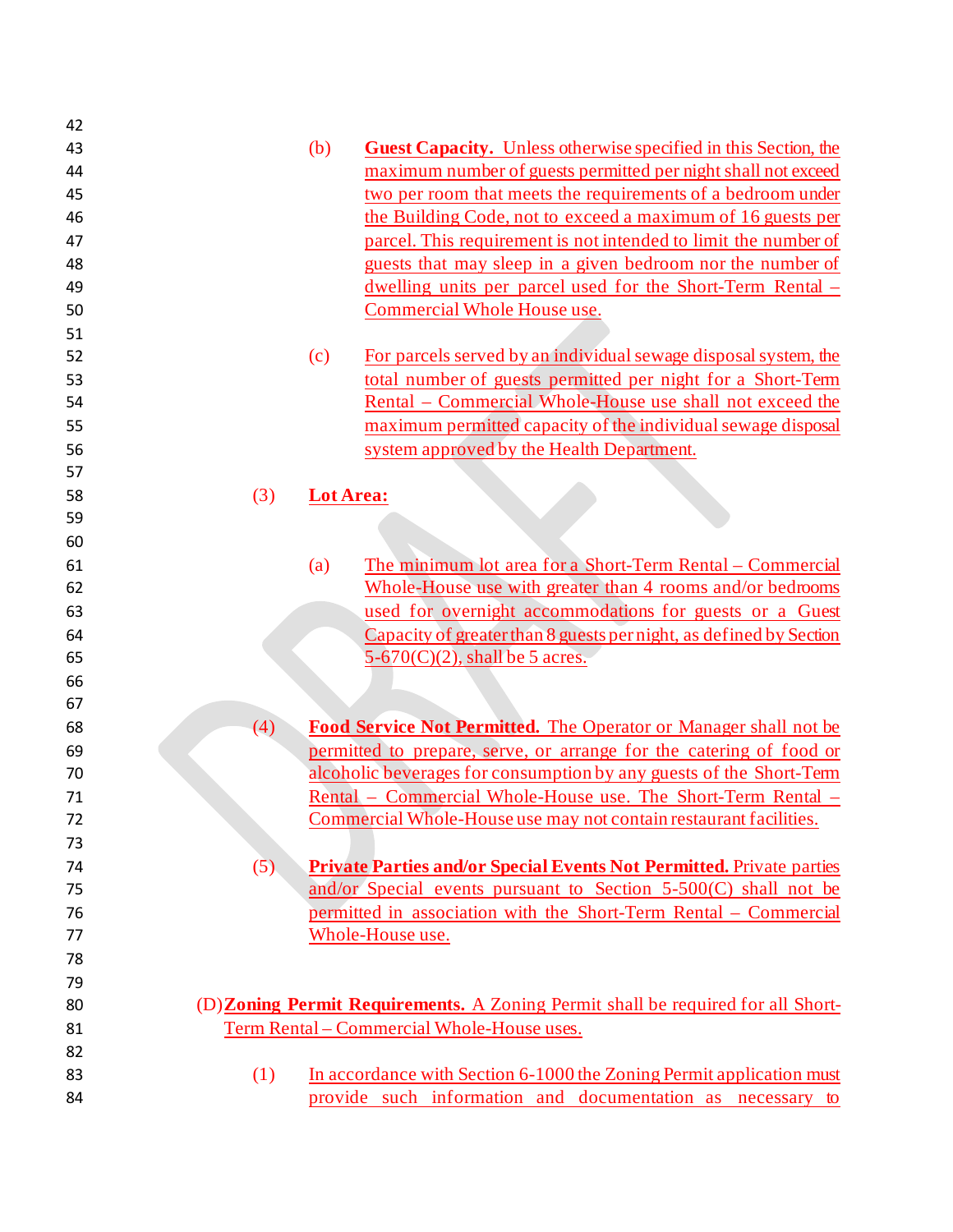| 85  |     | demonstrate compliance with all applicable Zoning Ordinance                |
|-----|-----|----------------------------------------------------------------------------|
| 86  |     | requirements and authorize the Zoning Administrator to conduct an          |
| 87  |     | inspection prior to approval of the Zoning Permit to verify compliance     |
| 88  |     | with all applicable Zoning Ordinance requirements. At a minimum, the       |
| 89  |     | Zoning Permit application must provide the following:                      |
| 90  |     | Written consent from the property owner,<br>a.                             |
| 91  |     | The name and contact information of the Operator and/or<br>$\mathbf{b}$ .  |
| 92  |     | Manager (if applicable),                                                   |
| 93  |     | The type of dwelling unit(s) that will be rented,<br>$\mathbf{c}$ .        |
| 94  |     | The address of the dwelling unit(s) that will be rented,<br>$\mathbf{d}$ . |
| 95  |     | The maximum rental capacity,<br>e.                                         |
| 96  |     | f.<br>The dates that the property will be rented, and                      |
| 97  |     | A sketch plan showing the location of the dwelling unit(s) being<br>g.     |
| 98  |     | rented and the required parking.                                           |
| 99  |     |                                                                            |
| 100 | (2) | The approved Zoning Permit for the Short-Term Rental – Commercial          |
| 101 |     | Whole-House use must be displayed in a visible location uponentry into     |
| 102 |     | the Short-Term Rental - Commercial Whole-House use and included            |
| 103 |     | with all advertising materials.                                            |
| 104 |     |                                                                            |
| 105 | (3) | <u> The Zoning Permit for a Short-Term Rental – Commercial Whole-</u>      |
| 106 |     | House use shall be valid for only the original Operator and dwelling(s)    |
| 107 |     | listed on the Zoning Permit application and must not be transferable to    |
| 108 |     | any future Operator or other property. Changes to the information          |
| 109 |     | pertaining to the Operator or dwelling(s) listed on the Zoning Permit      |
| 110 |     | will require the issuance of a new Zoning Permit.                          |
| 111 |     |                                                                            |
| 112 | (4) | No more than one Zoning Permit for a Short-Term Rental – Commercial        |
| 113 |     | Whole-House use shall be permitted per parcel.                             |
| 114 |     |                                                                            |
| 115 |     |                                                                            |
| 116 | (5) | A Zoning Permit for a Short-Term Rental – Commercial Whole-House           |
| 117 |     | use shall not be issued on a parcel that is subject to an approved Zoning  |
| 118 |     | Permit for a Bed and Breakfast Homestay use, Bed and Breakfast Inn         |
| 119 |     | use, Country Inn use, Rural Retreats and Resorts use, or Short-Term        |
| 120 |     | Rental – Residential Accessory use.                                        |
| 121 |     |                                                                            |
| 122 | (6) | The County approval of a Short-Term Rental – Commercial Whole              |
| 123 |     | House use through the issuance of a Zoning Permit is not intended to       |
| 124 |     | abrogate, annul or otherwise interfere with any easement, covenant or      |
| 125 |     | other private agreement or legal relationship, such as those of a          |
| 126 |     | Homeowners' Association. However, where the regulations of this            |
| 127 |     | Ordinance are more restrictive or impose higher standards or               |
|     |     |                                                                            |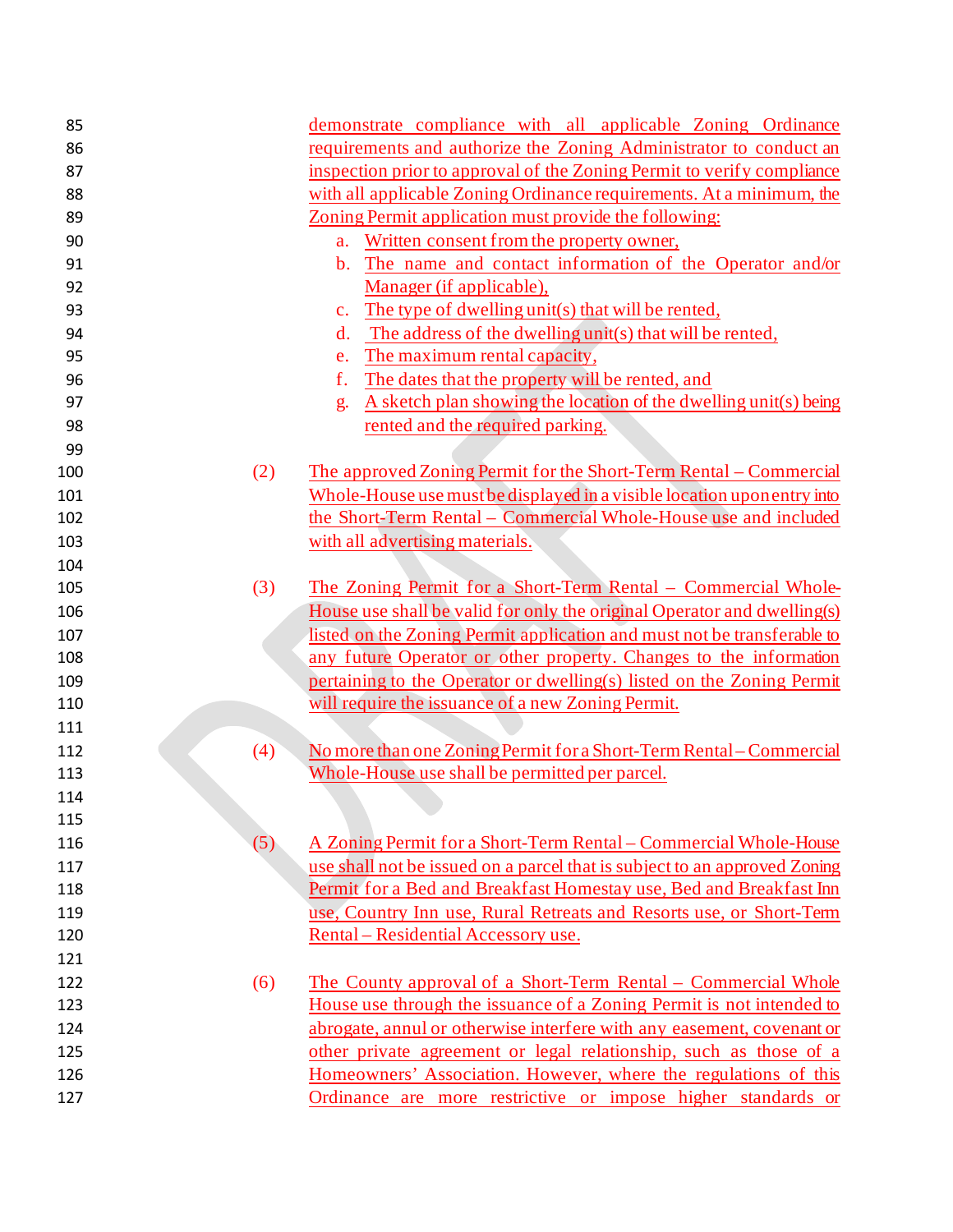| 128        | requirements than such easements, covenants or other private                                   |
|------------|------------------------------------------------------------------------------------------------|
| 129        | agreements or legal relationships, the regulations of this Ordinance shall                     |
| 130        | govern.                                                                                        |
| 131        |                                                                                                |
| 132<br>(E) | <b>Prohibition on Simultaneous Rental Contracts.</b> All guests staying within an              |
| 133        | individual and separate dwelling unit during a rental period for a Short-Term                  |
| 134        | Rental – Commercial Whole-House use must be covered under the same rental                      |
| 135        | agreement.                                                                                     |
| 136        |                                                                                                |
| (F)<br>137 | Parking Requirement. Parking and Loading requirements for a Short-Term                         |
| 138        | <u> Rental – Commercial Whole-House use shall be provided pursuant to Section</u>              |
| 139        | 5-1102. The required off-street parking spaces for a Short-Term Rental –                       |
| 140        | Commercial Whole-House Rental use are 2.5 per dwelling unit, 1 per room                        |
| 141        | and/or bedroom used for overnight accommodations for guests, and 1 per                         |
| 142        | Operator/Manager. On-street parking is not permitted to count towards required                 |
| 143        | parking.                                                                                       |
| 144        |                                                                                                |
| (G)<br>145 | <b>Exterior Lighting.</b> Exterior lighting for a Short-Term Rental – Commercial               |
| 146        | Whole-House use shall be subject to Sections $5-652(A)(1)$ , $5-652(A)(2)$ , and $5-652(A)(2)$ |
| 147        | $652(A)(3)$ (Exterior Lighting Standards). In addition to said requirements of                 |
| 148        | Section 5-652, the maximum height of pole-mounted exterior lighting shall be                   |
| 149        | 12 feet.                                                                                       |
| 150        |                                                                                                |
| (H)<br>151 | Roads/Access. For any Short-Term Rental – Commercial Whole-House use                           |
| 152        | that is located on a lot or parcel which does not have frontage on a publicly                  |
| 153        | maintained road, documentation shall be provided to the Zoning Administrator,                  |
| 154        | at the time of Zoning Permit application, demonstrating that the private access                |
| 155        | easement serving such lot may be used to provide access to the establishment.                  |
| 156        |                                                                                                |
| (I)<br>157 | <b>Safety Requirements.</b> To the extent permissible under state law, the Short-              |
| 158        | Term Rental – Commercial Whole-House use must include the following:                           |
| 159        |                                                                                                |
| 160        | (1)<br>Dwellings used for Short-Term Rental - Commercial Whole-House                           |
| 161        | uses must meet the fire and building code requirements as defined in                           |
| 162        | 13VAC5-51-91. Section A. 109.1 Inspection and Section 310.2 of the                             |
| 163        | USBC or inspecting under § 27-98.2 of the Code of Virginia.                                    |
| 164        |                                                                                                |
| 165        | Each bedroom and floor of the single family detached dwelling or<br>(2)                        |
| 166        | accessory dwelling used for the Short-Term Rental – Commercial                                 |
| 167        | Whole-House use must have an operational smoke detector that is                                |
| 168        | interconnected with the smoke detectors in the rest of the structure.                          |
| 169        |                                                                                                |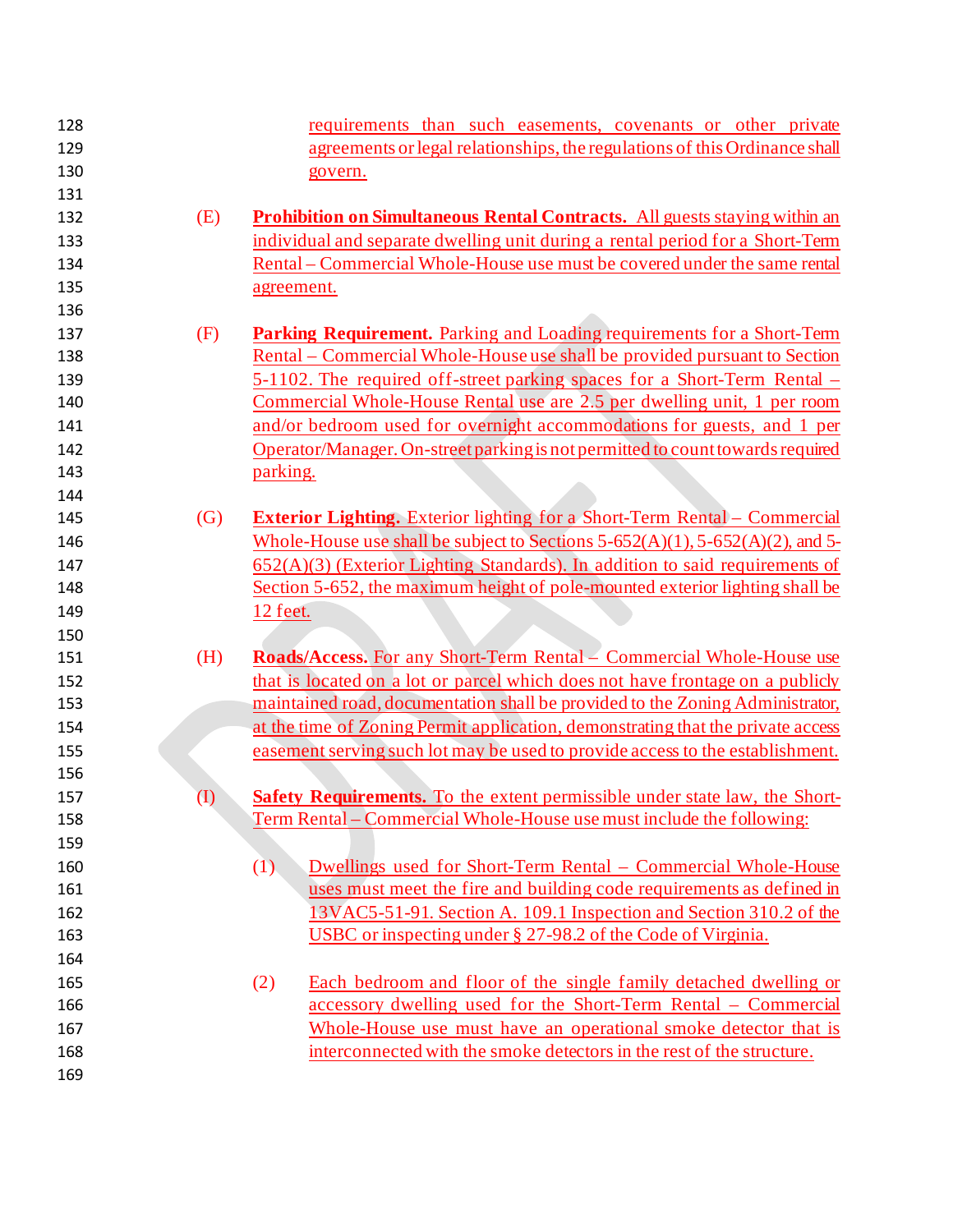| 170<br>171<br>172<br>173        |                                | (3) | Each floor of the single family detached dwelling or accessory dwelling<br>used for the Short-Term Rental – Commercial Whole-House use must<br>have at least one operational fire extinguisher that is clearly marked and<br>accessible to guests.                                                                                                                                     |
|---------------------------------|--------------------------------|-----|----------------------------------------------------------------------------------------------------------------------------------------------------------------------------------------------------------------------------------------------------------------------------------------------------------------------------------------------------------------------------------------|
| 174<br>175<br>176               |                                | (4) | Each floor of such dwelling must have at least one operational carbon<br>monoxide detector.                                                                                                                                                                                                                                                                                            |
| 177<br>178<br>179               |                                | (5) | All rooms used for sleeping must have at least two means of egress.                                                                                                                                                                                                                                                                                                                    |
| 180<br>181<br>182<br>183        |                                | (6) | A fire safety plan and emergency contact information, including the<br>contact information for the Operator or Manager, local law<br>enforcement, and fire and rescue, must be posted in a visible location<br>within the Short-Term Rental - Commercial Whole House use.                                                                                                              |
| 184<br>185<br>186<br>187        | $\mathbf{J}$                   |     | A structure existing prior to January 7, 2003, located within an Historic Site<br>District or Historic and Cultural Conservation District may be used as a Short-<br>Term Rental – Commercial Whole-House and shall be exempt from the                                                                                                                                                 |
| 188<br>189<br>190<br>191        |                                |     | minimum lot area requirements specific above, provided that any expansion or<br>enlargement of such structure shall not exceed 15% of the total floor area<br>existing prior to January 7, 2003, unless a greater expansion is approved by<br>Minor Special Exception, pursuant to Section 6-1300.                                                                                     |
| 192<br>193<br>194<br>195        | (K)                            |     | Use of Affordable Dwelling Units (ADUs) Not Permitted. ADUs provided in<br>accordance with Article 7 of this Ordinance may not be used for Short-Term<br>Rental – Commercial Whole House Rental uses.                                                                                                                                                                                  |
| 196<br>197                      |                                |     |                                                                                                                                                                                                                                                                                                                                                                                        |
| 198                             |                                |     |                                                                                                                                                                                                                                                                                                                                                                                        |
| 199                             | <b>Article 8 – Definitions</b> |     |                                                                                                                                                                                                                                                                                                                                                                                        |
| 200                             | S                              |     |                                                                                                                                                                                                                                                                                                                                                                                        |
| 201<br>202<br>203<br>204<br>205 | compensation.                  |     | <b>Short-Term Rental – Commercial Whole House:</b> The renting of a non-owner-occupied single<br>family detached dwelling or a non-owner-occupied accessory dwelling that is accessory to a<br>principal single family detached dwelling in which the entire dwelling is used for providing<br>overnight accommodations for a period of fewer than 30 consecutive days in exchange for |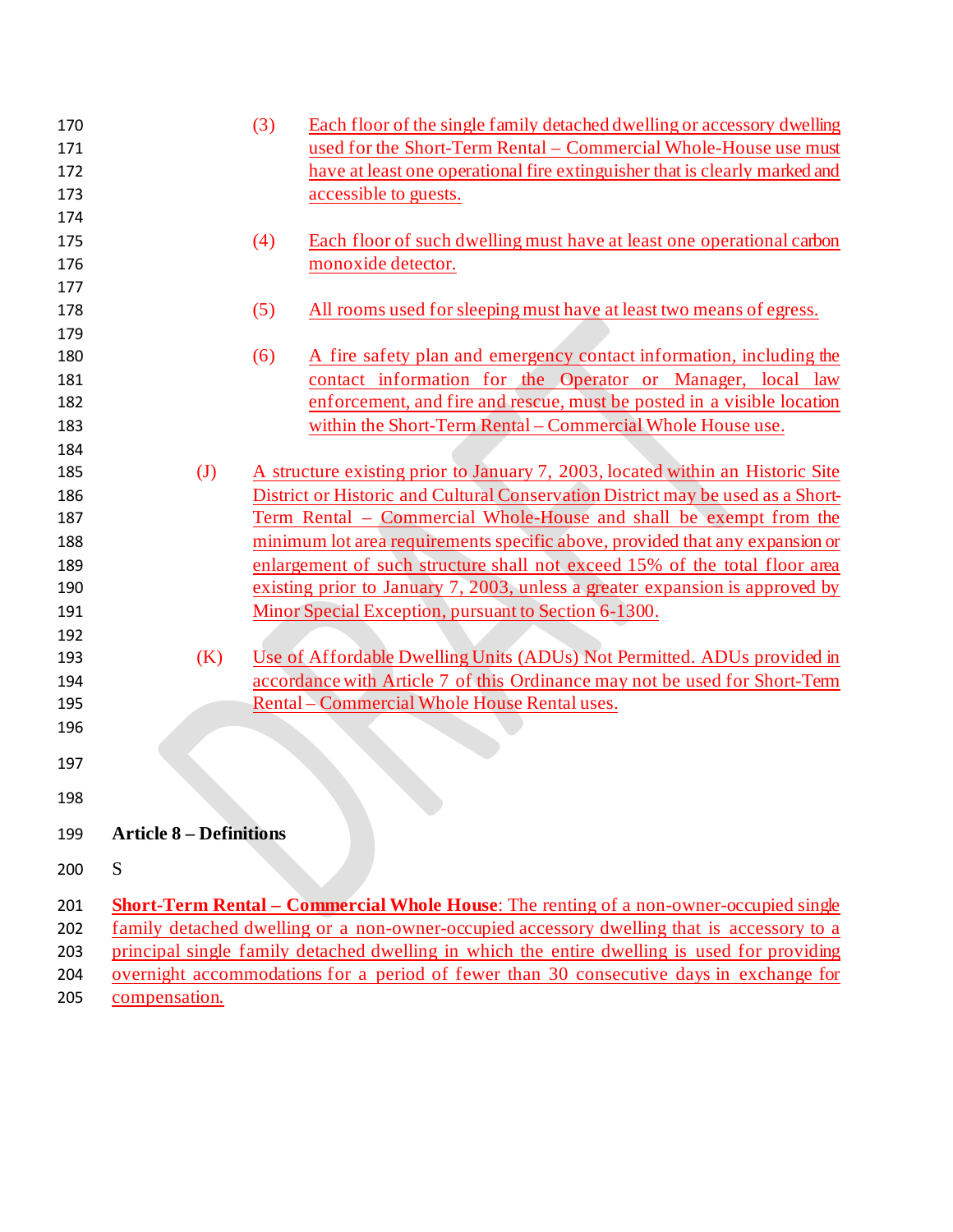| $\mathbf{1}$ | $5 - 670$ |     | <b>Short-Term Rental - Commercial Whole-House</b>                                |
|--------------|-----------|-----|----------------------------------------------------------------------------------|
| 2            |           | (A) | Modifications Not Permitted. Notwithstanding Section 5-600 of this               |
| 3            |           |     | Ordinance, this Section 5-670(A) and Sections 5-670(B), 5-670(C)(1), 5-          |
| 4            |           |     | $670(C)(2)$ , 5-670(C)(4), 5-670(C)(5), 5-670(D), 5-670(E), and 5-670(K)-and     |
| 5            |           |     | Sections 5 670(B)(2)(c) and (d), 5 670(B)(3)(a), 5 670(C), 5 670(D), and 5       |
| 6            |           |     | $\left(\frac{670}{1}\right)$ shall not be modified by Minor Special Exception.   |
| 7            |           |     |                                                                                  |
| 8            |           | (B) | <b>Registration.</b> A Short-Term Rental – Commercial Whole-House use shall be   |
| 9            |           |     | permitted only on a property that the Operator has registered in accordance with |
| 10           |           |     | Chapter 1470 of the Codified Ordinances of Loudoun County, unless exempted       |
| 11           |           |     | from the registration requirement by Chapter 1470.03.                            |
| 12           |           |     |                                                                                  |
| 13           |           |     | (1) An "Operator" must meet the definition of "Operator" found in Chapter        |
| 14           |           |     | 1470 of the Codified Ordinance of Loudoun County.                                |
| 15           |           |     |                                                                                  |
| 16           |           |     | (2) The annual registration must be on display in a visible location upon entry  |
| 17           |           |     | into the Short-Term Rental – Commercial Whole-House use and included with        |
| 18           |           |     | all advertising materials.                                                       |
| 19           |           |     |                                                                                  |
| 20           |           |     | (C) Intensity and Character.                                                     |
| 21           |           |     |                                                                                  |
| 22           |           |     | Management.<br>(1)                                                               |
| 23           |           |     | (a) Management Requirements. The Operator, or a Manager                          |
| 24           |           |     | designated by the Operator, must be available at all times during all            |
| 25           |           |     | rental periods to address issues that arise. During all rental periods, the      |
| 26           |           |     | <b>Operator or Manager must:</b>                                                 |
| 27           |           |     | Be available by phone or electronic means within 30<br>(i)                       |
| 28           |           |     | minutes and must be available to be onsite within 60                             |
| 29           |           |     | minutes.                                                                         |
| 30           |           |     | Provide contact information for the Operator and/or<br>(ii)                      |
| 31           |           |     | Manager to guests of the Short-Term Rental –                                     |
| 32           |           |     | Commercial Whole House use in writing prior to the                               |
| 33           |           |     | beginning of the rental period. The contact                                      |
| 34           |           |     | information must also be posted in a visible location                            |
|              |           |     | within the area available for rent.                                              |
| 35           |           |     |                                                                                  |
| 36           |           |     | information of the Operator responsible for addressing<br>$\leftrightarrow$      |
| 37           |           |     | complaints and emergencies must be provided to guests of the Short-              |
| 38           |           |     | <b>Term Rental</b> Commercial Whole House use.                                   |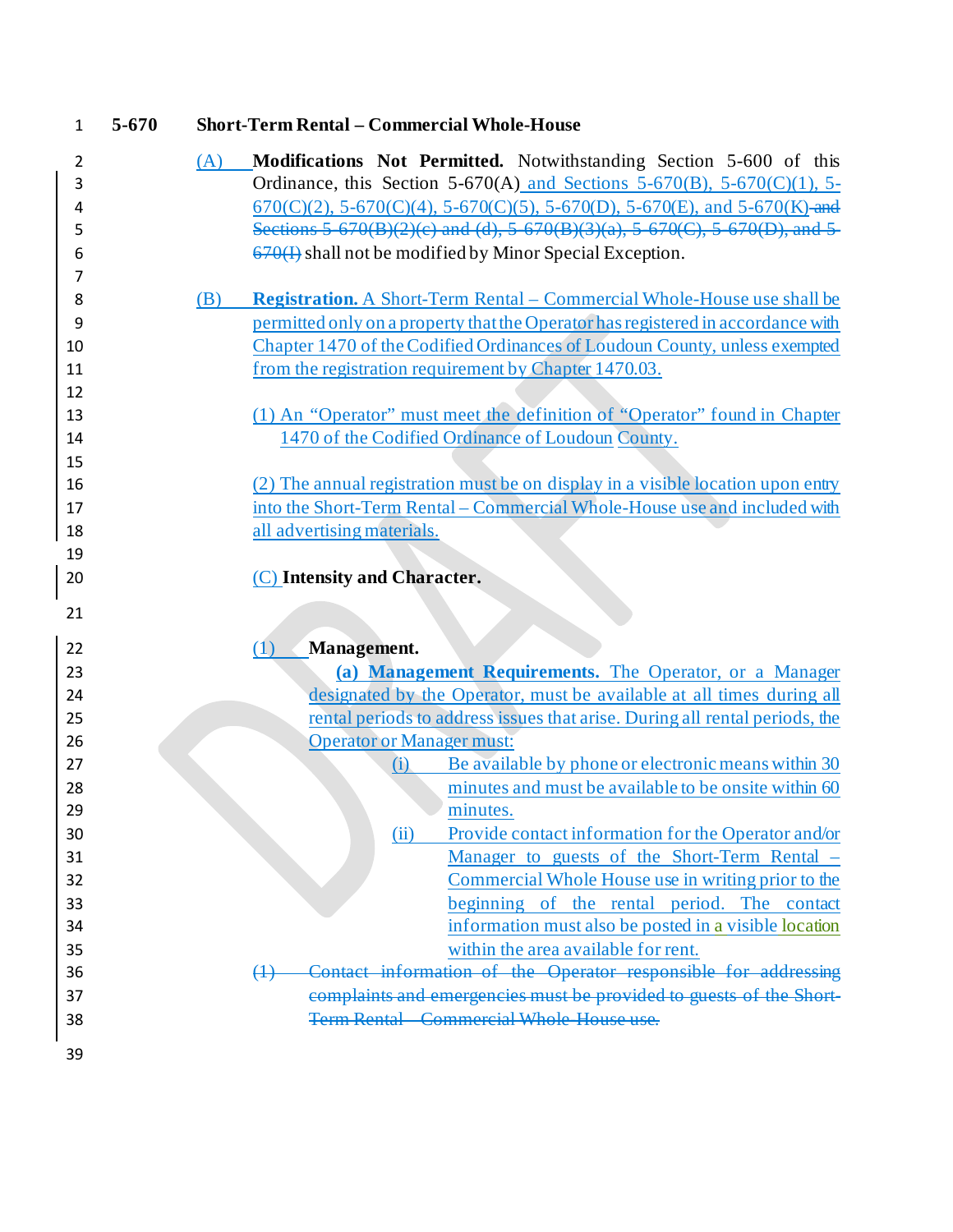- (2) **Guest Rooms and Rental Capacity.** For the purposes of determining 41 the maximum number of <del>quest rooms and</del> guests permitted in a Short- Term Rental – Commercial Whole-House use per night, the following shall apply:
- (a) **Guest Rooms.** The number of guest roomsrooms and/or bedrooms used for overnight accommodations for guests shall 47 not exceed 840 per parcel.
- (b) **Guest Capacity.** The number of guests per night shall not exceed 10 per night. Unless otherwise specified in this Section, the maximum number of guests permitted per night shall not exceed two per room that meets the requirements of a bedroom under the Building Code, not to exceed a maximum of 16 guests per parcel. This requirement is not intended to limit the number of guests that may sleep in a given bedroom nor the number of dwelling units per parcel used for the Short-Term Rental – Commercial Whole House use.

 The maximum number of guests per night shall be determined based on two per room that meets the requirements of a bedroom as specified under the Building Code. This requirement is not intended to limit the number of guests that can sleep in a given bedroom.

 $\left\langle \epsilon \right\rangle$  For parcels served by an individual sewage disposal system, the total number of guests permitted per night for a Short-Term Rental – Commercial Whole-House use shall further be limited further by the shall not exceed the maximum permitted capacity of the individual sewage disposal system approved by the Health Department.

## (3) **Lot Area:**

 (a) The minimum lot area for a Short-Term Rental – Commercial 76 Whole-House use with 4 or fewer guest rooms shall be the **2008** as the minimum lot area required for the zoning district in 78 the Short-Term Rental – Commercial Whole-House is the Short-Term Rental – Commercial Whole-House **located.**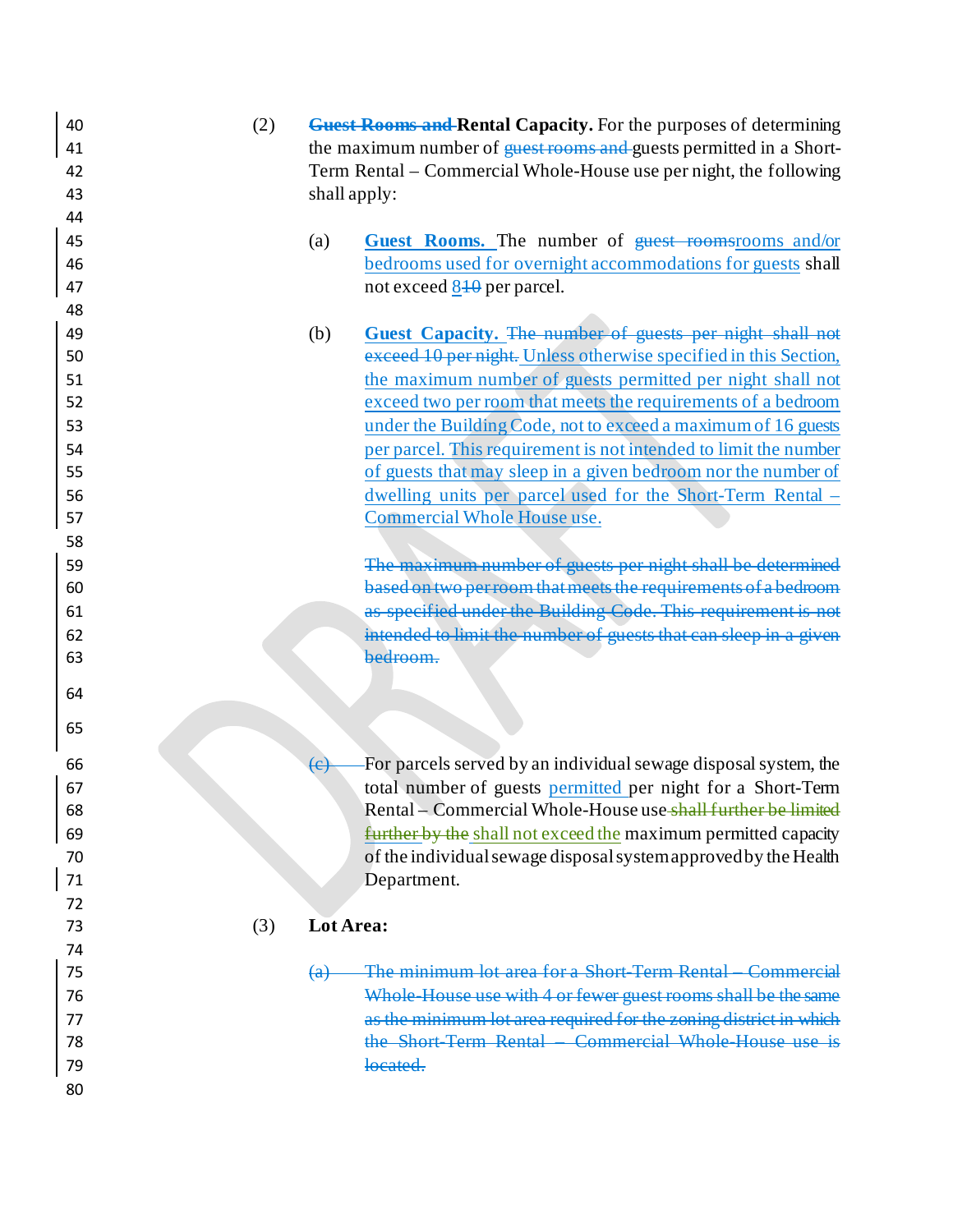| 81<br>82<br>83<br>84<br>85<br>86<br>87 | The minimum lot area for a Short-Term Rental – Commercial<br>(a)<br>Whole-House use with more-greater than 4 rooms and/or<br>bedrooms used for overnight accommodations for guests guest<br>rooms or a Guest Capacity of greater than 8 guests per night, as<br>defined by Section 5-670(C)(2), shall be 5 acres. unless a larger<br>lot area is required by the zoning district in which the Short-<br>Term Rental Commercial Whole House use is located |
|----------------------------------------|-----------------------------------------------------------------------------------------------------------------------------------------------------------------------------------------------------------------------------------------------------------------------------------------------------------------------------------------------------------------------------------------------------------------------------------------------------------|
| 88<br>89                               | H <del>D</del>                                                                                                                                                                                                                                                                                                                                                                                                                                            |
| 90                                     |                                                                                                                                                                                                                                                                                                                                                                                                                                                           |
| 91                                     | Food Service Not Permitted. The Operator or Manager shall not be<br>(4)                                                                                                                                                                                                                                                                                                                                                                                   |
| 92                                     | permitted to prepare, serve, or arrange for the catering of food or                                                                                                                                                                                                                                                                                                                                                                                       |
| 93                                     | alcoholic beverages for consumption by any guests of the Short-Term                                                                                                                                                                                                                                                                                                                                                                                       |
| 94                                     | Rental - Commercial Whole-House use. The Short-Term Rental -                                                                                                                                                                                                                                                                                                                                                                                              |
| 95                                     | Commercial Whole-House use shall may not contain restaurant                                                                                                                                                                                                                                                                                                                                                                                               |
| 96                                     | facilities. and may not provide food service for overnight quests or                                                                                                                                                                                                                                                                                                                                                                                      |
| 97                                     | private party attendees.                                                                                                                                                                                                                                                                                                                                                                                                                                  |
| 98                                     |                                                                                                                                                                                                                                                                                                                                                                                                                                                           |
| 99                                     | Private Parties and/or Special Events Not Permitted. Private parties<br>(5)                                                                                                                                                                                                                                                                                                                                                                               |
| 100                                    | are permitted, provided the overall number of guests and private party                                                                                                                                                                                                                                                                                                                                                                                    |
| 101                                    | attendees does not exceed the rental capacity for the Short Term Rental                                                                                                                                                                                                                                                                                                                                                                                   |
| 102                                    | -Commercial Whole House use and/or Special events under pursuant                                                                                                                                                                                                                                                                                                                                                                                          |
| 103                                    | to Section $5-500(C)$ shall not be permitted in conjunction association                                                                                                                                                                                                                                                                                                                                                                                   |
| 104                                    | with the Short-Term Rental – Commercial Whole-House use.                                                                                                                                                                                                                                                                                                                                                                                                  |
| 105                                    |                                                                                                                                                                                                                                                                                                                                                                                                                                                           |
| 106                                    | <b>Registration.</b> A Short Term Rental Commercial Whole House use shall be                                                                                                                                                                                                                                                                                                                                                                              |
| 107                                    | permitted only on a property that the Operator has registered in accordance with                                                                                                                                                                                                                                                                                                                                                                          |
| 108                                    | Chapter 1470 of the Codified Ordinances of Loudoun County. An "Operator"                                                                                                                                                                                                                                                                                                                                                                                  |
| 109                                    | shall meet the definition of "Operator" found in Chapter 1470 of the Codified                                                                                                                                                                                                                                                                                                                                                                             |
| 110                                    | Ordinance of Loudoun County.                                                                                                                                                                                                                                                                                                                                                                                                                              |
| 111                                    |                                                                                                                                                                                                                                                                                                                                                                                                                                                           |
| 112                                    | (D) <b>Zoning Permit Requirementsel.</b> A Zoning Permit shall be required for all Short-                                                                                                                                                                                                                                                                                                                                                                 |
| 113                                    | Term Rental – Commercial Whole-House uses.                                                                                                                                                                                                                                                                                                                                                                                                                |
| 114                                    |                                                                                                                                                                                                                                                                                                                                                                                                                                                           |
| 115                                    | (1)<br>In accordance with Section 6-1000 the Zoning Permit application shall                                                                                                                                                                                                                                                                                                                                                                              |
| 116                                    | must provide such information and documentation as necessary to                                                                                                                                                                                                                                                                                                                                                                                           |
| 117                                    | demonstrate compliance with all applicable Zoning Ordinance                                                                                                                                                                                                                                                                                                                                                                                               |
| 118                                    | requirements and authorize the Zoning Administrator to conduct an                                                                                                                                                                                                                                                                                                                                                                                         |
| 119                                    | inspection prior to approval of the Zoning Permit to verify compliance                                                                                                                                                                                                                                                                                                                                                                                    |
| 120                                    | with all applicable Zoning Ordinance requirements. At a minimum, the                                                                                                                                                                                                                                                                                                                                                                                      |
| 121                                    | Zoning Permit application must provide the following:                                                                                                                                                                                                                                                                                                                                                                                                     |
|                                        |                                                                                                                                                                                                                                                                                                                                                                                                                                                           |
| 122                                    | a. Written consent from the property owner,                                                                                                                                                                                                                                                                                                                                                                                                               |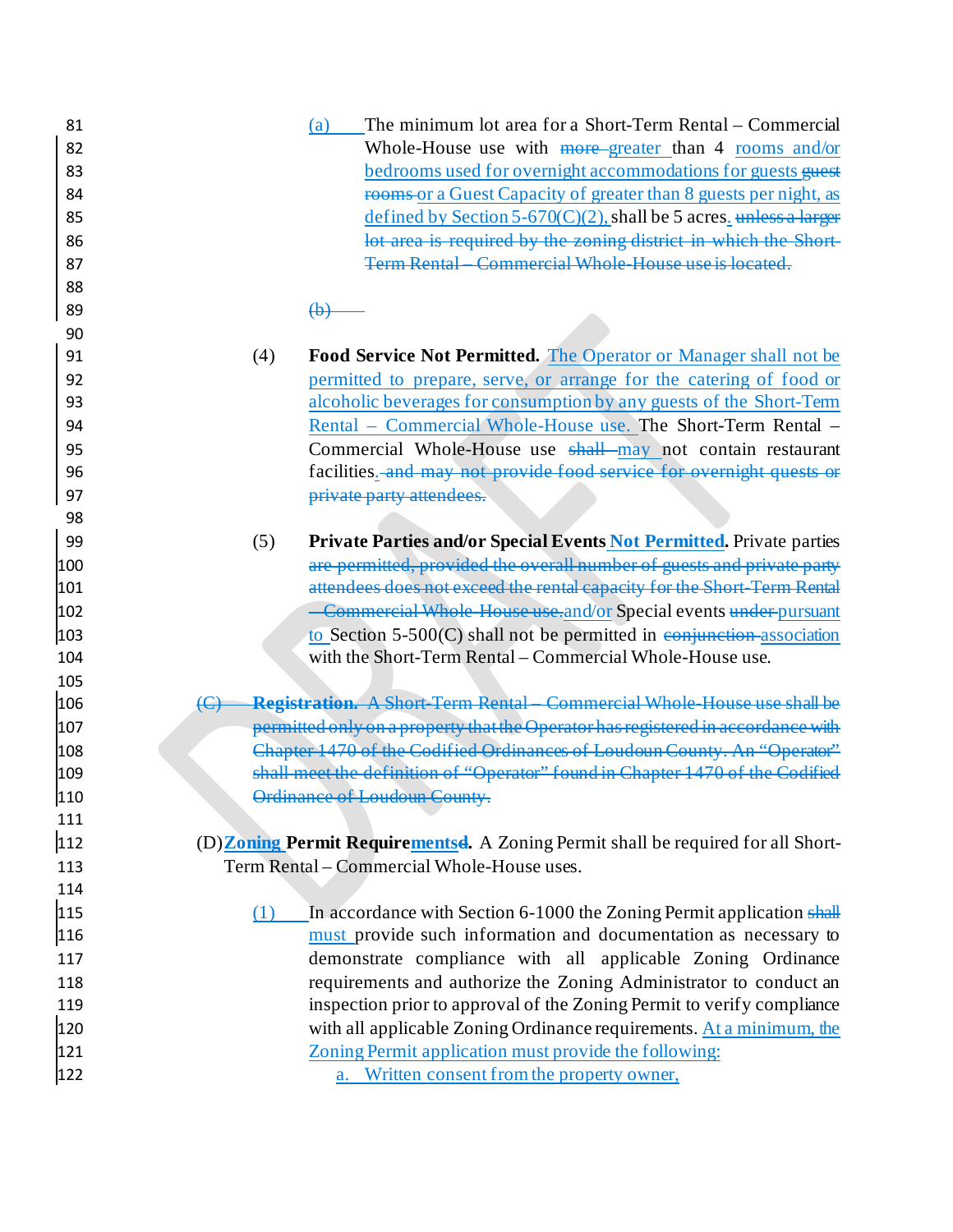| 123 |                   | b. The name and contact information of the Operator and/or                |
|-----|-------------------|---------------------------------------------------------------------------|
| 124 |                   | Manager (if applicable),                                                  |
| 125 |                   | c. The type of dwelling unit(s) that will be rented,                      |
| 126 |                   | d. The address of the dwelling unit(s) that will be rented,               |
| 127 |                   | e. The maximum rental capacity,                                           |
| 128 |                   | The dates that the property will be rented, and<br>f.                     |
| 129 |                   | a.g. A sketch plan showing the location of the dwelling unit(s) being     |
| 130 |                   | rented and the required parking.                                          |
| 131 |                   |                                                                           |
| 132 | (2)               | The approved Zoning Permit for the Short-Term Rental – Commercial         |
| 133 |                   | Whole-House use shall-must be displayed in a visible location upon        |
| 134 |                   | entry into the Short-Term Rental - Commercial Whole-House use and         |
| 135 |                   | included with all advertising materials.                                  |
| 136 |                   |                                                                           |
| 137 | (3)               | The Zoning Permit for a Short-Term Rental – Commercial Whole-             |
| 138 |                   | House use shall be valid for only the original Operator, parcel, and      |
| 139 |                   | dwelling(s) listed on the Zoning Permit application and shall-must not    |
| 140 |                   | be transferable to any future Operator or other property. Changes to the  |
| 141 |                   | information pertaining to the Operator or dwelling(s) listed on the       |
| 142 |                   | Zoning Permit will require the issuance of a new Zoning Permit.           |
| 143 |                   |                                                                           |
| 144 | (4)               | No more than one Zoning Permit for a Short-Term Rental – Commercial       |
| 145 |                   | Whole-House use shall be permitted per parcel.                            |
| 146 |                   |                                                                           |
| 147 | $\left( 5\right)$ | The Zoning Permit must indicate which dwelling(s) on the parcel is/are    |
| 148 |                   | being used for the Short Term Rental Commercial Whole House use           |
| 149 |                   | Zoning Permits for Short Term Rental Commercial Whole House               |
| 150 |                   | uses shall and Manager (if applicable) designate whether the use is being |
| 151 |                   | conducted in a single family detached dwelling or accessory dwelling      |
| 152 |                   | and shall state the number of guest rooms in the dwelling(s) being used   |
| 153 |                   |                                                                           |
| 154 |                   | parking.                                                                  |
| 155 |                   |                                                                           |
| 156 | (5)               | A Zoning Permit for a Short-Term Rental – Commercial Whole-House          |
| 157 |                   | use shall not be issued on a parcel that is subject to an approved Zoning |
| 158 |                   | Permit for a Bed and Breakfast Homestay use, Bed and Breakfast Inn        |
| 159 |                   | use, Country Inn use, Rural Retreats and Resorts use, or Short-Term       |
| 160 |                   | Rental - Residential Accessory use. use subject to Section 5 601 (Bed     |
| 161 |                   | and Breakfast Homestay, Bed and Breakfast Inn, Country Inn, Rural         |
| 162 |                   | Retreats and Rural Resorts Establishments) or for a use subject to        |
| 163 |                   | Section 5 669 (Short Term Residential Rental Residential Accessory        |
| 164 |                   | Uses).                                                                    |
| 165 |                   |                                                                           |
|     |                   |                                                                           |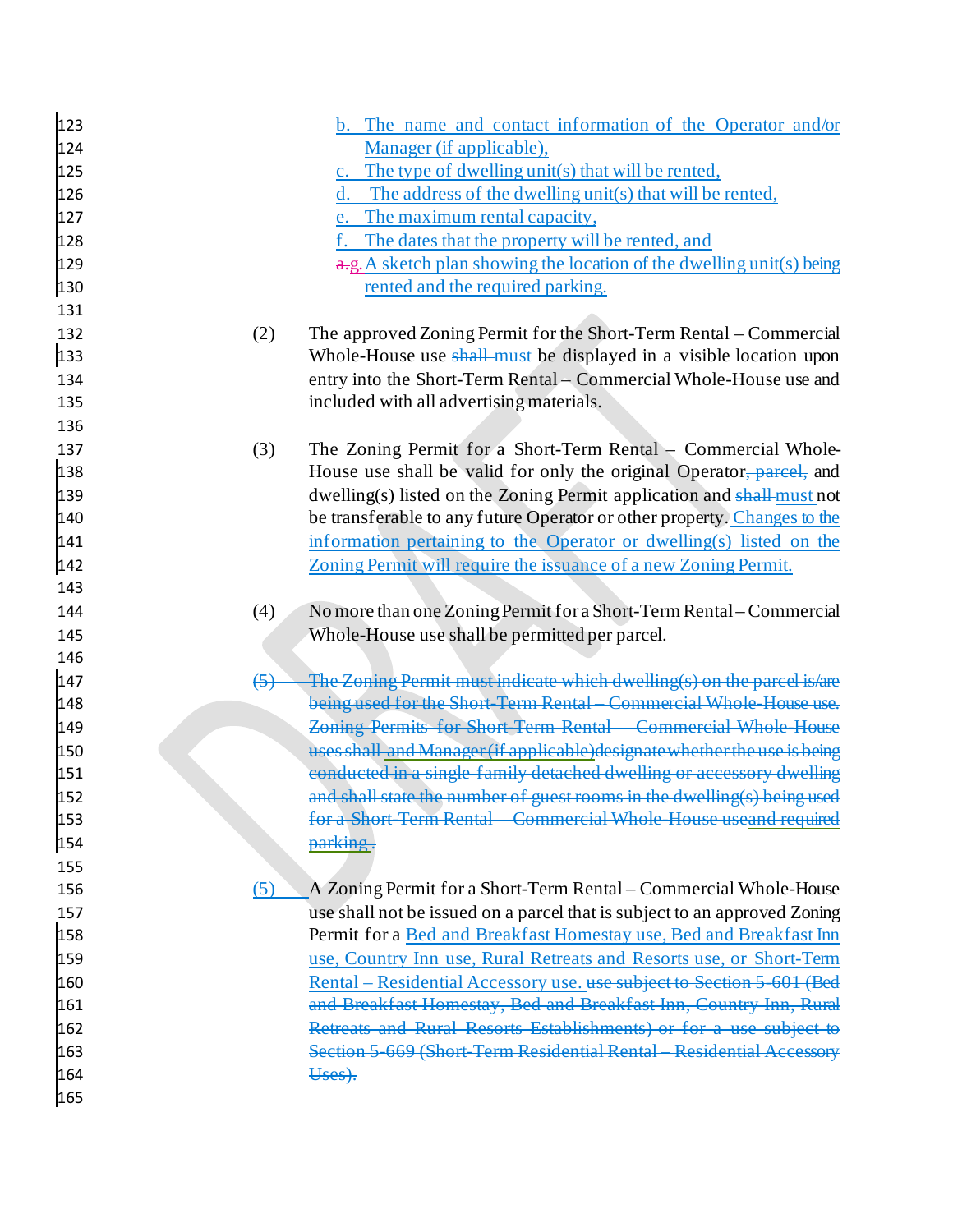| 166 |                   | The County approval of a Short-Term Rental – Commercial Whole<br>(6)                           |
|-----|-------------------|------------------------------------------------------------------------------------------------|
| 167 |                   | House use through the issuance of a Zoning Permit is not intended to                           |
| 168 |                   | abrogate, annul or otherwise interfere with any easement, covenant or                          |
| 169 |                   | other private agreement or legal relationship, such as those of a                              |
| 170 |                   | Homeowners' Association. However, where the regulations of this                                |
| 171 |                   | Ordinance are more restrictive or impose higher standards or                                   |
| 172 |                   | requirements than such easements, covenants or other private                                   |
| 173 |                   | agreements or legal relationships, the regulations of this Ordinance shall                     |
| 174 |                   | govern.                                                                                        |
| 175 |                   |                                                                                                |
| 176 | (E)               | <b>Prohibition on Simultaneous Rental Contracts.</b> All guests staying within an              |
| 177 |                   | individual and separate dwelling unit during a rental period for a Short-Term                  |
| 178 |                   | Rental – Commercial Whole-House use shall-must be covered under the same                       |
| 179 |                   | rental agreement.                                                                              |
| 180 |                   |                                                                                                |
| 181 | (F)               | Parking Requirement. Parking and Loading requirements for a Short-Term                         |
| 182 |                   | Rental – Commercial Whole-House use shall be provided-as required for a Bed                    |
| 183 |                   | and Breakfast Homestay pursuant to Section 5-1102. The required off-street                     |
| 184 |                   | parking spaces for a Short-Term Rental – Commercial Whole-House Rental use                     |
| 185 |                   | are 2.5 per dwelling unit, 1 per room and/or bedroom used for overnight                        |
| 186 |                   | <u>accommodations for guests, and 1 per Operator/Manager. On-street parking is</u>             |
| 187 |                   | not permitted to count towards required parking.                                               |
| 188 |                   |                                                                                                |
| 189 | $\left( G\right)$ | Exterior Lighting. Exterior lighting for a Short-Term Rental - Commercial                      |
| 190 |                   | Whole-House use shall be subject to Sections $5-652(A)(1)$ , $5-652(A)(2)$ , and $5-652(A)(2)$ |
| 191 |                   | $652(A)(3)$ (Exterior Lighting Standards). In addition to the said requirements                |
| 192 |                   | of Section 5-652, the maximum height of pole-mounted exterior lighting shall                   |
| 193 |                   | be 12 feet.                                                                                    |
| 194 |                   |                                                                                                |
| 195 | (H)               | Roads/Access. For any Short-Term Rental – Commercial Whole-House use                           |
| 196 |                   | that is located on a lot or parcel which does not have frontage on a publicly                  |
| 197 |                   | maintained road, documentation shall be provided to the Zoning Administrator,                  |
| 198 |                   | at the time of Zoning Permit application, demonstrating that the private access                |
| 199 |                   | easement serving such lot may be used to provide access to the establishment.                  |
| 200 |                   |                                                                                                |
| 201 | (I)               | Safety Requirements. To the extent permissible under state law, t <sub>The</sub> Short-        |
| 202 |                   | Term Rental – Commercial Whole-House use shall-must include the following:                     |
| 203 |                   |                                                                                                |
| 204 |                   | Dwellings used for Short-Term Rental – Commercial Whole-House<br>(1)                           |
| 205 |                   | uses must meet the fire and building code requirements as defined in                           |
| 206 |                   | 13VAC5-51-91. Section A. 109.1 Inspection and Section 310.2 of the                             |
| 207 |                   | USBC or inspecting under § 27-98.2 of the Code of Virginia.                                    |
| 208 |                   |                                                                                                |
|     |                   |                                                                                                |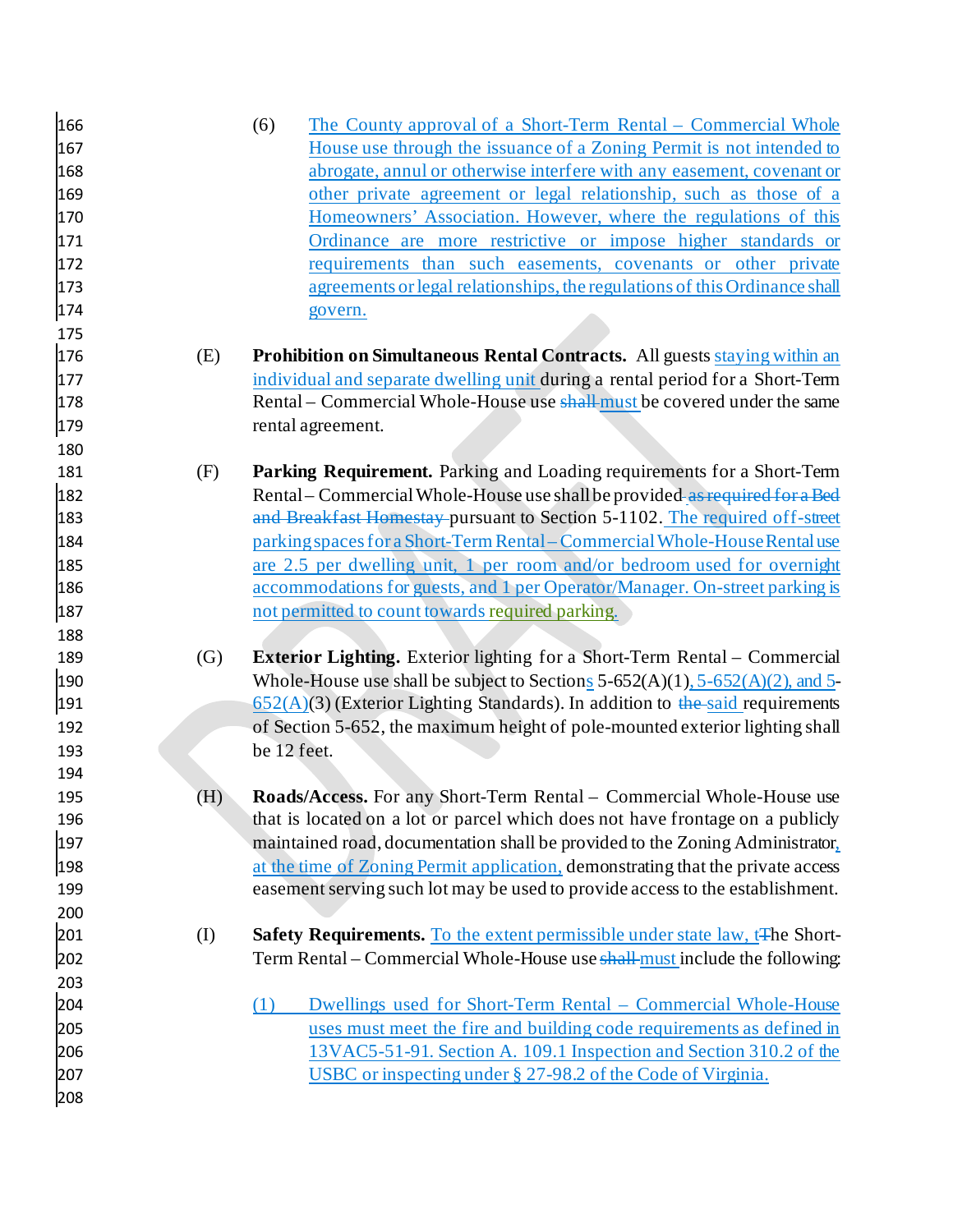| 209 | $\left(\frac{1}{2}\right)$ Each bedroom and floor of the single family detached dwelling or          |
|-----|------------------------------------------------------------------------------------------------------|
| 210 | accessory dwelling used for the Short-Term Rental - Commercial                                       |
| 211 | Whole-House use shall-must have an operational smoke detector that is                                |
| 212 | interconnected with the smoke detectors in the rest of the structure.                                |
| 213 |                                                                                                      |
| 214 | $\left(\frac{2}{3}\right)$ Each floor of the single family detached dwelling or accessory dwelling   |
| 215 | used for the Short-Term Rental – Commercial Whole-House use shall                                    |
| 216 | must have at least one operational fire extinguisher that is clearly                                 |
| 217 | marked and accessible to guests.                                                                     |
| 218 |                                                                                                      |
| 219 | (3)(4)_If the single family detached dwelling or accessory dwelling use                              |
| 220 | the Short Term Rental Commercial Whole House use is served by any                                    |
| 221 | gas appliance(s), Eeach floor of such dwelling shall-must have at least                              |
| 222 | one operational carbon monoxide detector.                                                            |
| 223 |                                                                                                      |
| 224 | $\left(\frac{4}{5}\right)$ All rooms used for sleeping shall must have at least two means of egress. |
| 225 |                                                                                                      |
| 226 | $\left(\frac{5}{6}\right)$ A fire safety plan and emergency contact number information, including    |
| 227 | the contact information for the Operator or Manager, local law                                       |
| 228 | enforcement, and fire and rescue, shall-must be posted in a visible                                  |
| 229 | location within the Short-Term Rental – Commercial Whole House use.                                  |
| 230 |                                                                                                      |
| 231 | A structure existing prior to January 7, 2003, located within an Historic Site<br>$\mathrm{J}$       |
| 232 | District or <b>Historic and Cultural Conservation District may be used for as a</b>                  |
| 233 | Short-Term Rental - Commercial Whole-House useand shall be exempt from                               |
| 234 | the minimum lot area requirements specific above, provided that- aAny                                |
| 235 | expansion or enlargement of such structure shall not exceed 15% of the total                         |
| 236 | floor area existing prior to January 7, 2003, unless a greater expansion is                          |
| 237 | approved by Minor Special Exception, pursuant to Section 6-1300.                                     |
| 238 |                                                                                                      |
| 239 | Use of Affordable Dwelling Units (ADUs) Not Permitted. ADUs provided in<br>(K)                       |
| 240 | accordance with Article 7 of this Ordinance may not be used for Short-Term                           |
| 241 | Rental - Commercial Whole House Rental uses.                                                         |
| 242 |                                                                                                      |
|     |                                                                                                      |
| 243 |                                                                                                      |
| 244 |                                                                                                      |
|     |                                                                                                      |
| 245 |                                                                                                      |
| 246 | <b>Article 8 - Definitions</b>                                                                       |
| 247 | S                                                                                                    |